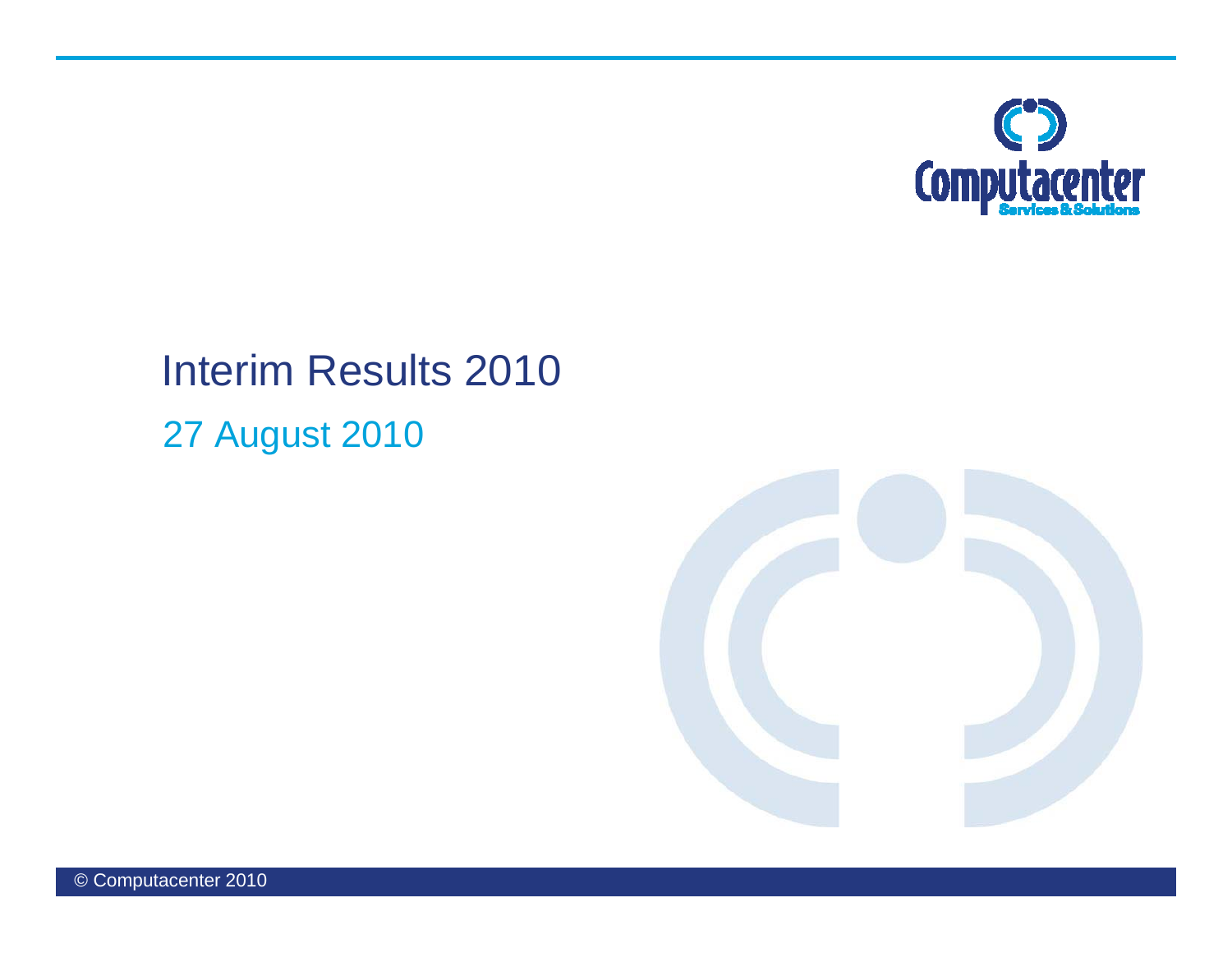# H1 2010 Financial highlights



- • Adjusted profit before tax increased 16.6% to £21.3 million (2009: £18 2million) £18.2million)
- Adjusted diluted earnings per share increased by 8.3% to 10.4p (2009: 9.6p)
- • Group revenues increased by 5.4% to £1.29 billion (2009: £1.22 billion)
- Interim dividend increased 16.7% to 3.5p (2009: 3.0p)
- Net funds before customer-specific financing of £95.6 million (2009: £47.3 million)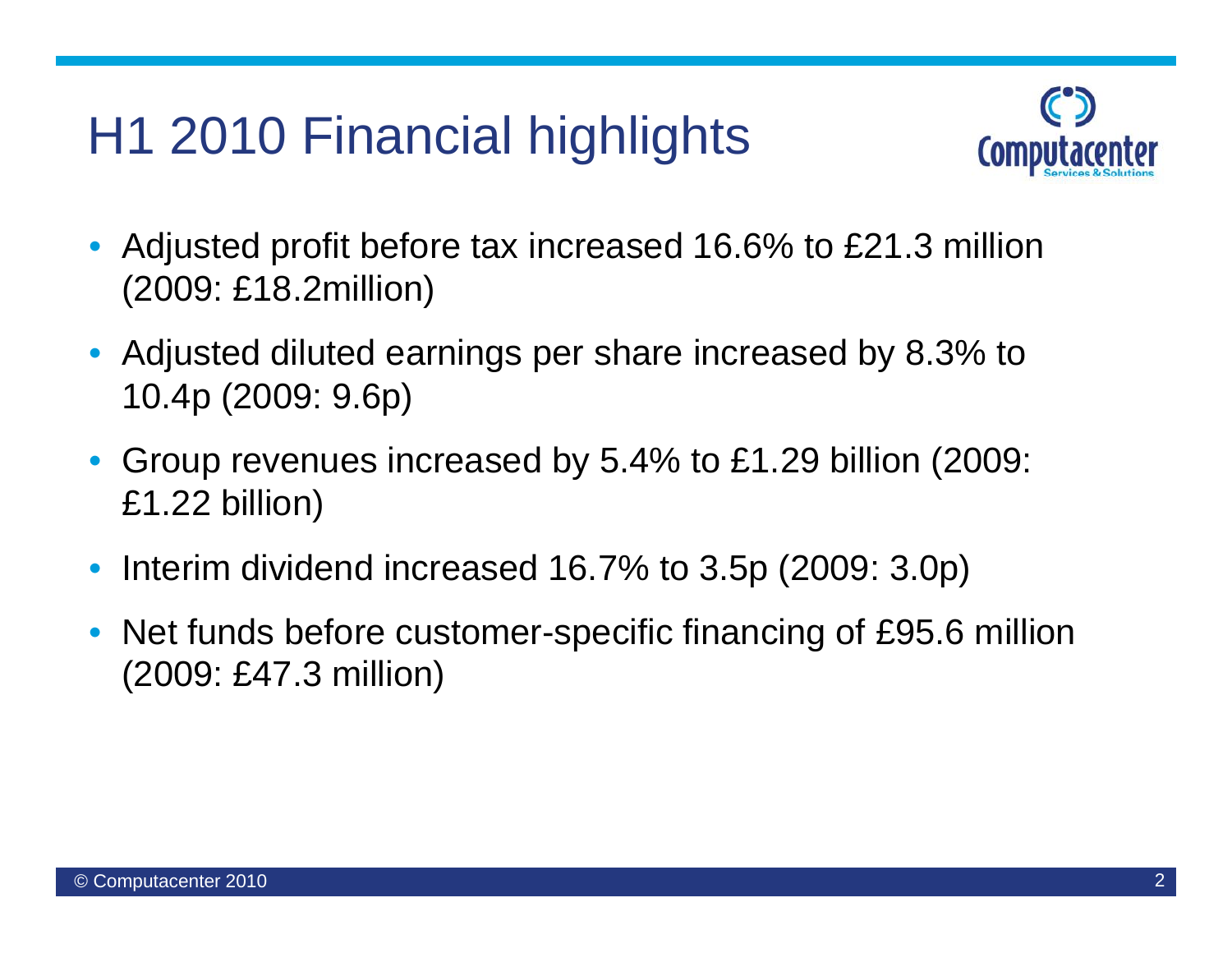# Operating highlights



- $\bullet$  Revenue growth ahead of the market in all our major geographies
- Growth in contractual services base of 4.6% to £509.7 million (2009: £487.3 million)
- Encouraging growth in product revenue, up 14.8%, in constant currency and excluding the effect of the disposal of our trade distribution business in 2009
- Professional services revenue, closely linked to product and shorter term projects, improved by 8.1% in the UK and by 11.6% in France
- Clear signs of improved performance in Germany after a challenging start to the period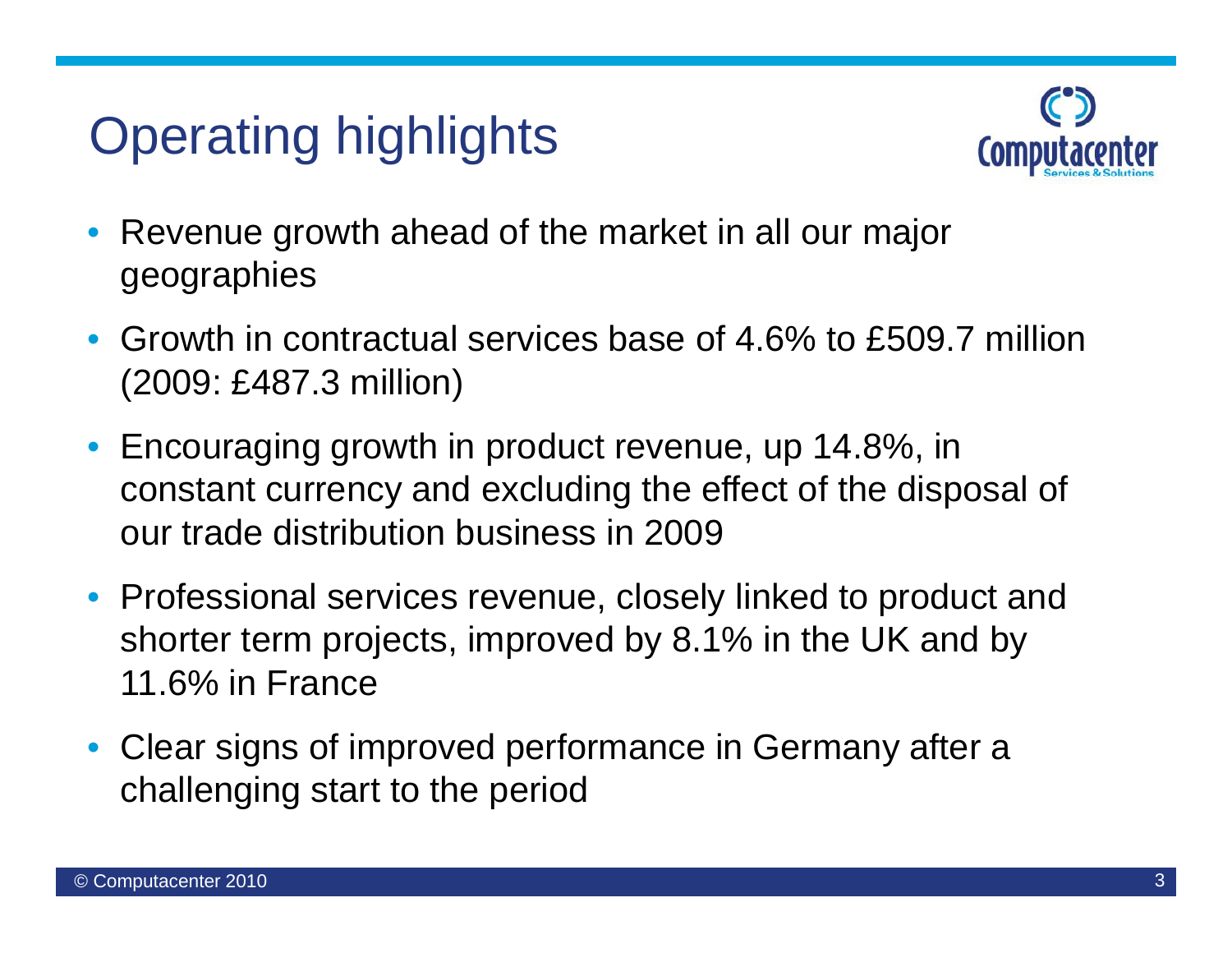

### Financial Review: Tony Conophy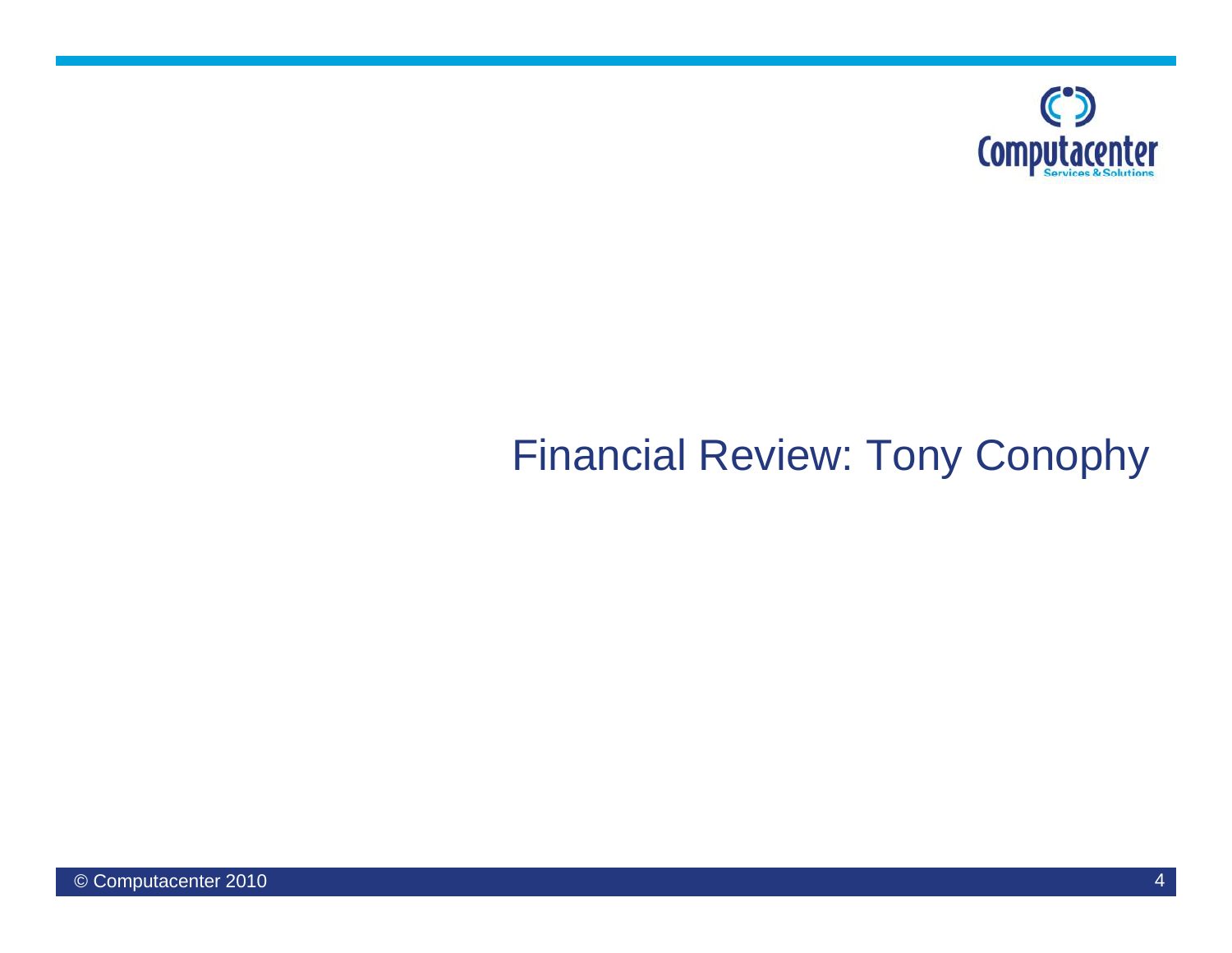# A glossary



### **Adjusted results**

- PBT and EPS are adjusted for exceptional items and amortisation on acquired intangibles
- Operating profit is stated after charging finance costs on CSF, and excludes the transfer of internal ERP implementation costs between segments

### **Customer-specific financing ('CSF')**

- Finance costs for CSF are charged after operating profit for statutory purposes
- These costs are considered to be contract specific costs, and operating profit is adjusted to charge for these costs
- Net finance costs are also adjusted in this presentation

### **Net funds**

- Net funds prior to CSF is monitored internally by the Group
- • Statutory net funds includes future obligations for CSF, that are covered by future income streams
- All CSF facilities are committed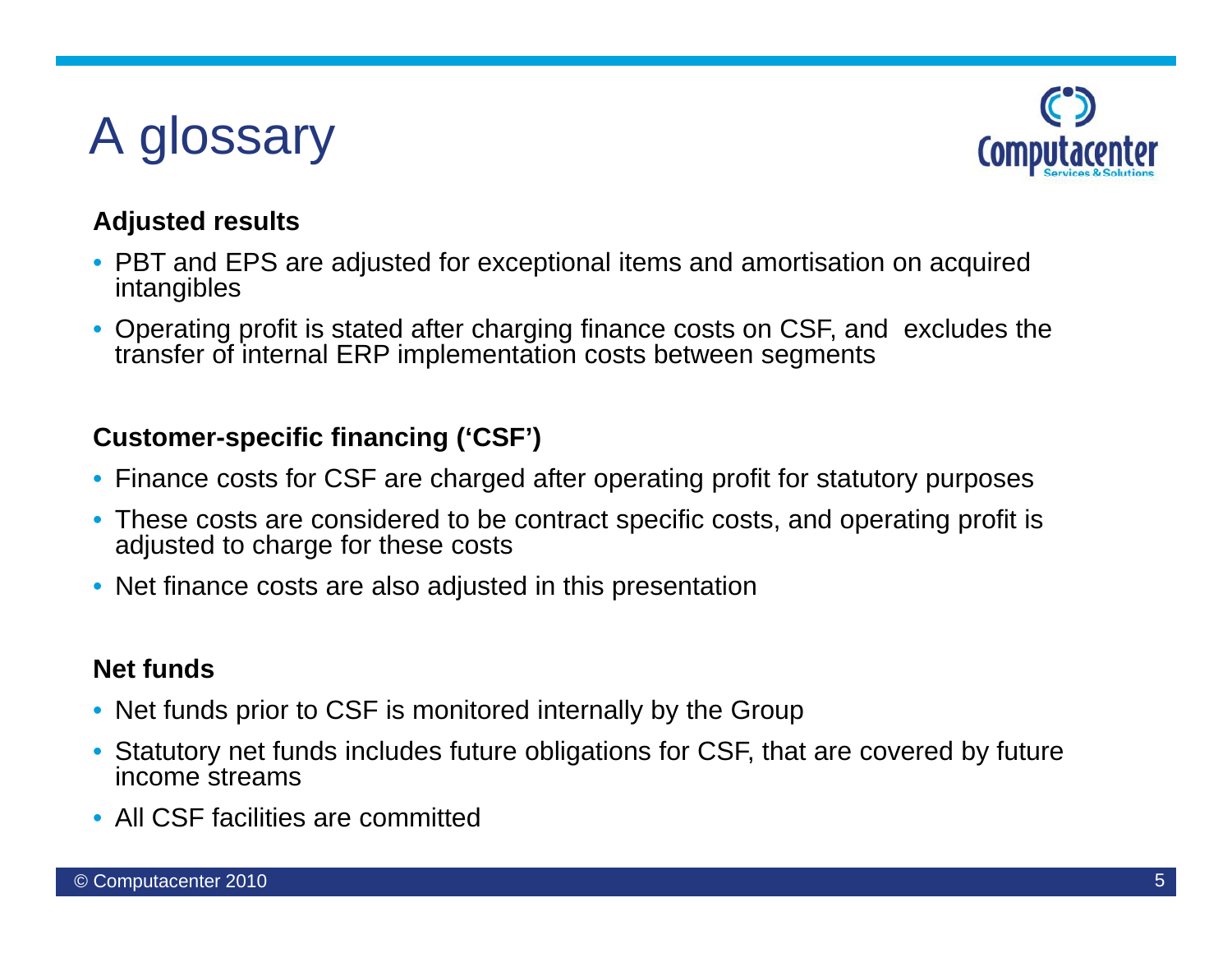# Group – adjusted income statement



|                                           | As reported      |                  |                            |                | In constant currency |                            |
|-------------------------------------------|------------------|------------------|----------------------------|----------------|----------------------|----------------------------|
|                                           | H1 10            | H1 09            | <b>Movement</b><br>10 v 09 | H1 10          | H1 09                | <b>Movement</b><br>10 v 09 |
|                                           | £m               | £m               | $\frac{0}{0}$              | £m             | £m                   | %                          |
| <b>Revenue</b>                            | 1,288.8          | 1,222.2          | 5.4%                       | 1,288.8        | 1,206.4              | 6.8%                       |
| <b>Adjusted gross profit</b>              | 172.5<br>13.4%   | 168.6<br>13.8%   | 2.3%<br>(0.4%)             | 172.5<br>13.4% | 166.5<br>13.8%       | 3.6%<br>(0.4%)             |
| Other operating expenses                  | (151.8)          | (150.6)          | 0.8%                       | (151.8)        | (148.6)              | 2.1%                       |
| <b>Adjusted operating profit</b>          | 20.6             | 18.0             | 14.9%                      | 20.6           | 17.8                 | 15.8%                      |
|                                           | 1.6%             | 1.5%             | 0.1%                       | 1.6%           | 1.5%                 | 0.1%                       |
| <b>Adjusted net interest</b>              | 0.6              | 0.3              | 129.8%                     | 0.6            | 0.3                  | 121.8%                     |
| Adjusted profit before tax                | 21.3             | 18.2             | 16.6%                      | 21.3           | 18.1                 | 17.5%                      |
| Adjusted tax expense<br>Adjusted tax rate | (5.3)<br>(24.9%) | (3.9)<br>(21.1%) | 37.8%<br>18.2%             |                |                      |                            |
| Adjusted profit after tax                 | 16.0             | 14.4             | 10.9%                      |                |                      |                            |
| <b>Diluted earnings per share</b>         |                  |                  |                            |                |                      |                            |
| - Adjusted                                | 10.4p            | 9.6 <sub>p</sub> | 8.3%                       |                |                      |                            |
| - Statutory                               | 10.3p            | 6.3p             | 63.5%                      |                |                      |                            |

*Adjusted profit before tax, income tax expense and EPS are stated prior to amortisation of acquired intangibles and exceptional items. Adjusted operating profit and adjusted gross profit is also stated after charging finance costs on CSF*

| P&L exchange rate |       |
|-------------------|-------|
| 2010              | 1.150 |
| 2009              | 1.120 |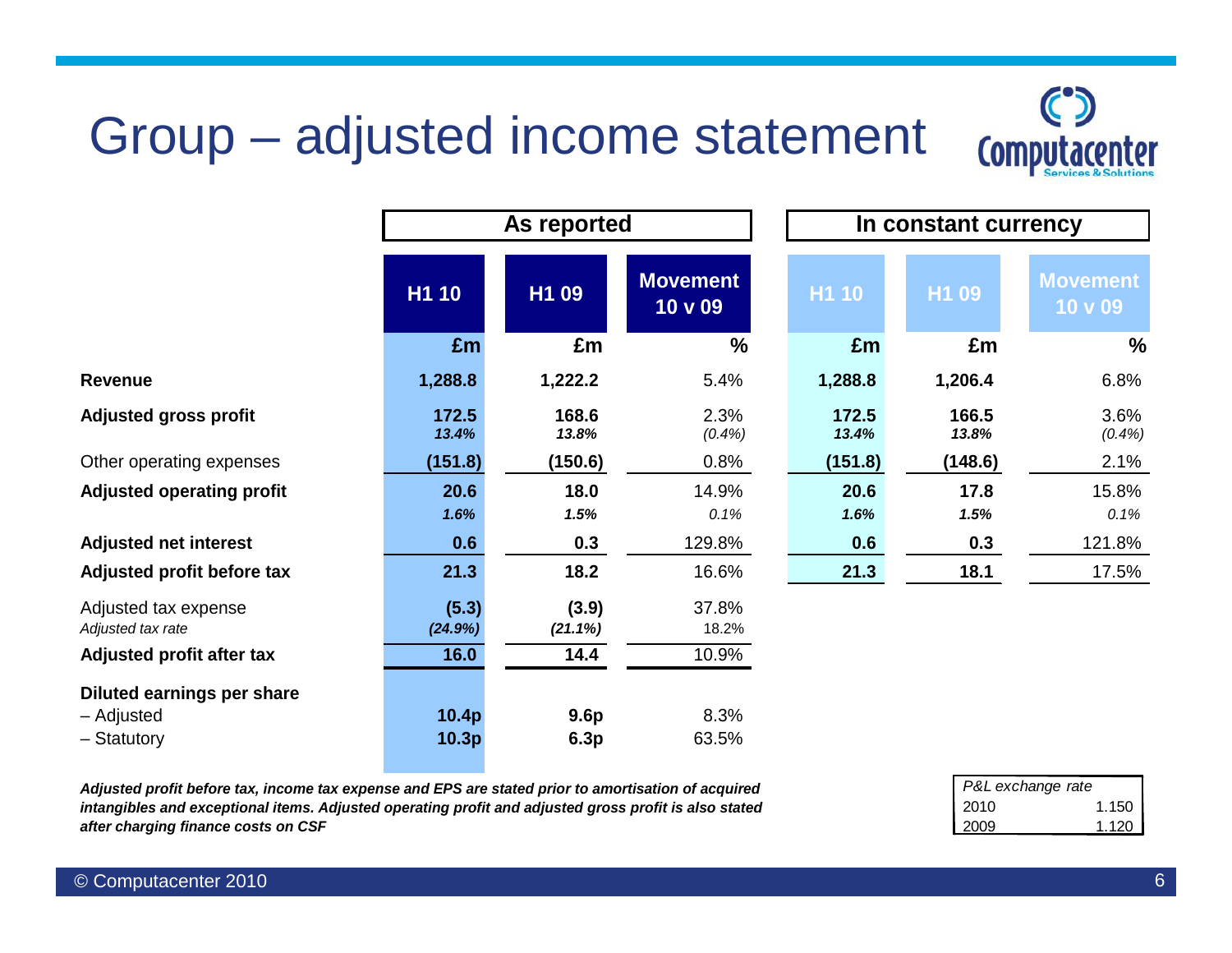## Group – sources of revenue

 $\Gamma$ 



٦

|                              | <b>Reported</b> |         |                          |              | In constant currency |                                 |
|------------------------------|-----------------|---------|--------------------------|--------------|----------------------|---------------------------------|
|                              | H1 10           | H1 09   | <b>Growth</b><br>10 v 09 | <b>H1 10</b> | H1 09                | <b>Growth 10</b><br><b>v</b> 09 |
|                              | £m              | £m      | $\frac{0}{0}$            | £m           | £m                   | $\frac{0}{0}$                   |
| <b>Product revenue</b>       |                 |         |                          |              |                      |                                 |
| Ongoing                      | 907.1           | 800.4   | 13.3%                    | 907.1        | 790.0                | 14.8%                           |
| <b>Trade Distribution</b>    |                 | 46.5    | $(100.0\%)$              |              | 46.5                 | $(100.0\%)$                     |
| Total product revenue        | 907.1           | 846.8   | 7.1%                     | 907.1        | 836.5                | 8.4%                            |
| <b>Services revenue</b>      |                 |         |                          |              |                      |                                 |
| <b>Professional services</b> | 90.3            | 85.7    | 5.4%                     | 90.3         | 84.6                 | 6.7%                            |
| Support and managed services | 291.4           | 289.6   | 0.6%                     | 291.4        | 285.3                | 2.1%                            |
| Total services revenue       | 381.7           | 375.4   | 1.7%                     | 381.7        | 369.9                | 3.2%                            |
| <b>Group Revenue</b>         |                 |         |                          |              |                      |                                 |
| Ongoing                      | 1,288.8         | 1,175.7 | 9.6%                     | 1,288.8      | 1,159.9              | 11.1%                           |
| <b>Trade Distribution</b>    |                 | 46.5    | $(100.0\%)$              |              | 46.5                 | $(100.0\%)$                     |
| <b>Total Revenue</b>         | 1,288.8         | 1,222.2 | 5.4%                     | 1,288.8      | 1,206.4              | 6.8%                            |

┓

г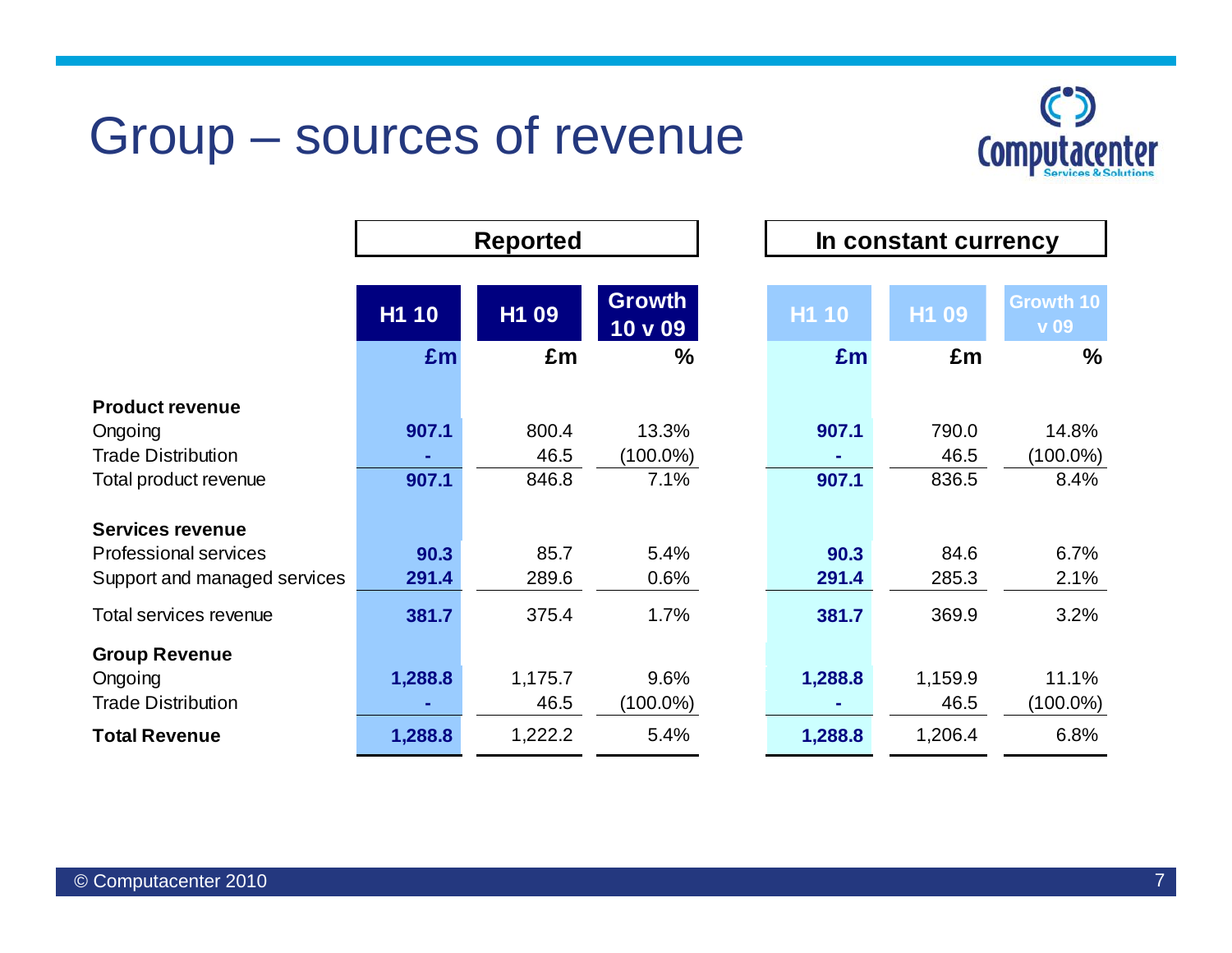## Sources of revenue



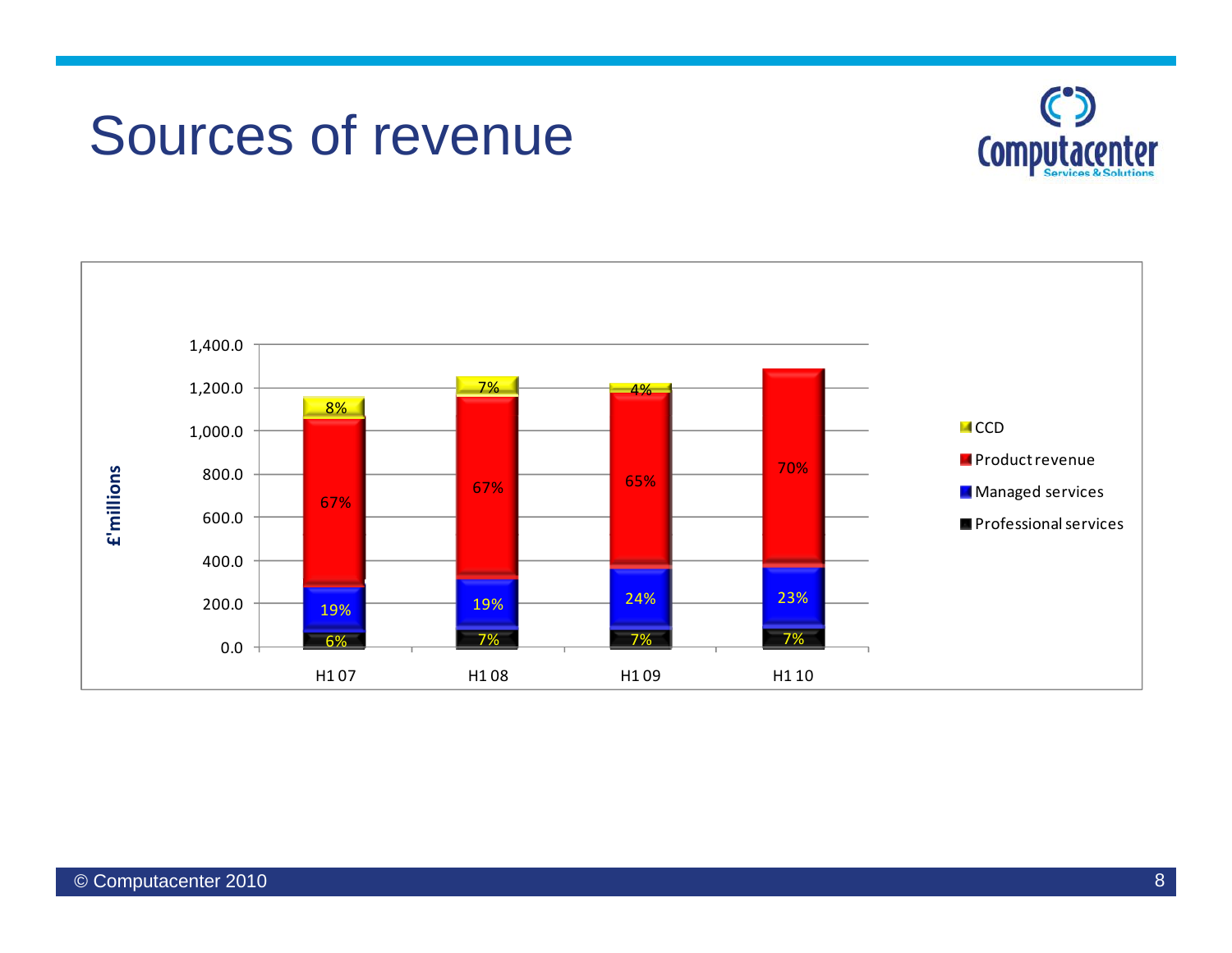# Group – reconciliation of adjusted to statutory profit after tax



|                                             | H1 10 | H1 09 | <b>Movement</b><br>10 v 09 |
|---------------------------------------------|-------|-------|----------------------------|
|                                             | £m    | £m    | $\frac{0}{0}$              |
| Adjusted profit before tax                  | 21.3  | 18.2  | 16.6%                      |
| Amortisation of acquired intangibles        | (0.3) | (0.3) | 15.8%                      |
| <b>Exceptional items</b>                    | 0.0   | (6.0) | $-100.0\%$                 |
| <b>Statutory profit before tax</b>          | 21.0  | 12.0  | 75.1%                      |
| Adjusted tax expense                        | (5.3) | (3.9) | 37.8%                      |
| <b>Adjusted Tax %</b>                       | 24.9% | 21.2% |                            |
| Tax on exceptional items                    |       | 1.3   | $-100.0\%$                 |
| Tax on amortisation of acquired intangibles | 0.1   | 0.1   | 25.4%                      |
| Income tax expense                          | (5.2) | (2.5) | 108.3%                     |
| Tax %                                       | 24.9% | 20.9% |                            |
| <b>Statutory profit after tax</b>           | 15.8  | 9.5   | 66.3%                      |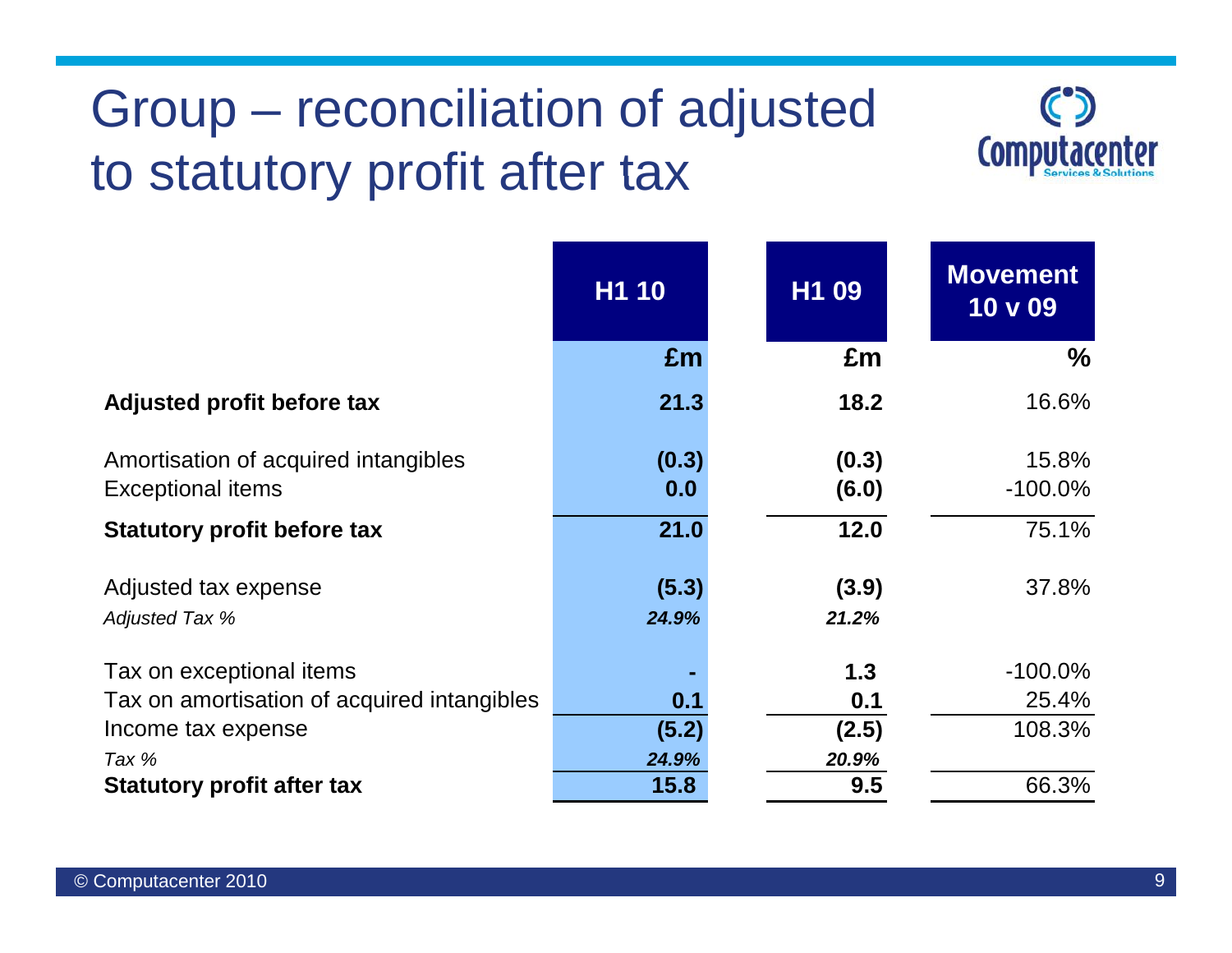# Segment adjusted operating profit



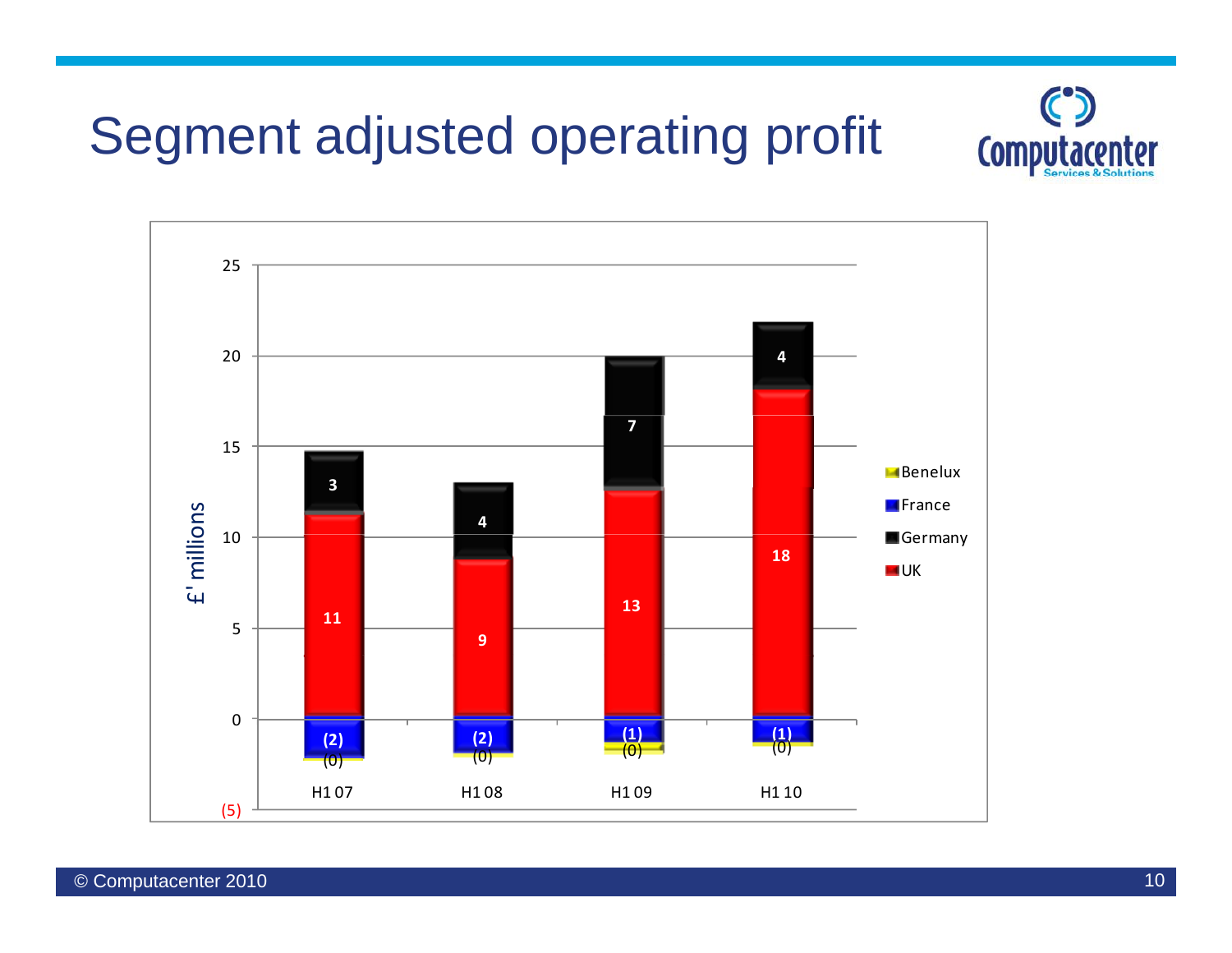# Group – Operating expenses



|                                                                        | <b>As Reported</b> |       |                          |       | In constant currency |                          |
|------------------------------------------------------------------------|--------------------|-------|--------------------------|-------|----------------------|--------------------------|
|                                                                        | <b>H1 10</b>       | H1 09 | <b>Growth</b><br>10 v 09 | H1 10 | H1 09                | <b>Growth</b><br>10 v 09 |
|                                                                        | £m                 | £m    | %                        | £m    | £m                   | %                        |
| <b>UK</b>                                                              | 73.8               | 75.2  | $-2%$                    | 73.8  | 75.2                 | $-2%$                    |
| <b>Germany</b>                                                         | 56.3               | 53.1  | 6%                       | 56.3  | 51.7                 | 9%                       |
| <b>France</b>                                                          | 19.5               | 20.4  | $-4%$                    | 19.5  | 19.9                 | $-2%$                    |
| <b>Benelux</b>                                                         | 2.2                | 1.9   | 17%                      | 2.2   | 1.9                  | 20%                      |
| <b>Group</b>                                                           | 151.8              | 150.6 | 1%                       | 151.8 | 148.6                | 2%                       |
| <b>Estimated expenses related to</b><br>disposed & acquired businesses |                    |       |                          |       |                      |                          |
| <b>CCD</b>                                                             | 0.0                | 1.9   | $-100%$                  | 0.0   | 1.9                  | $-100%$                  |
| becom                                                                  | 3.9                | 0.0   | n/a                      | 3.9   | 0.0                  | n/a                      |
| <b>Thesaurus</b>                                                       | 0.8                | 0.0   | n/a                      | 0.8   | 0.0                  | n/a                      |
|                                                                        | 4.7                | 1.9   | 152%                     | 4.7   | 1.9                  | 152%                     |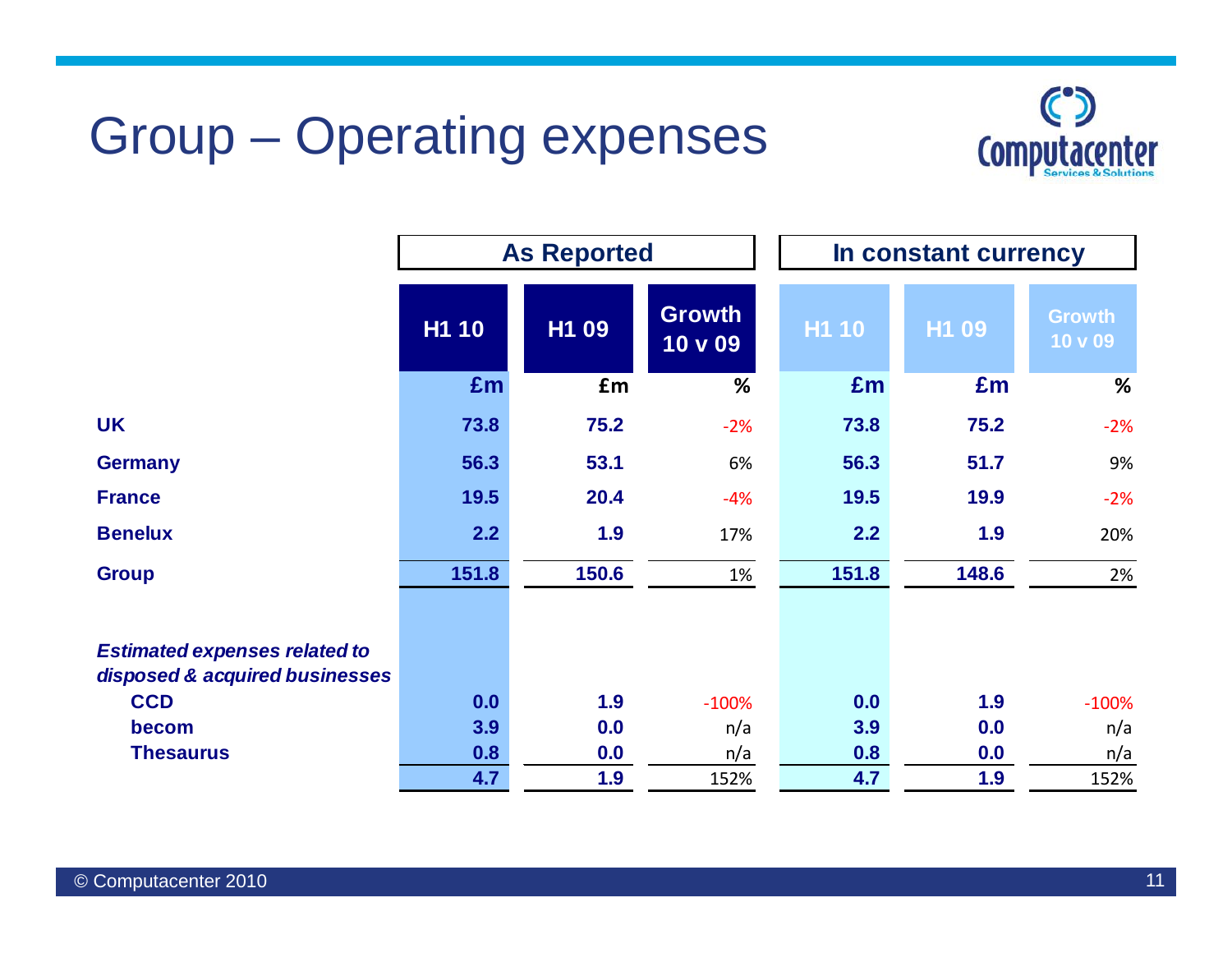### UK – income statement



| <b>UK</b>                        | H1 10   | H1 09      | <b>Growth</b><br>10 <sub>V</sub> 09 |
|----------------------------------|---------|------------|-------------------------------------|
|                                  | £m      | £m         | $\frac{0}{0}$                       |
| <b>Revenue - Ongoing</b>         | 651.9   | 578.4      | 12.7%                               |
| - CCD                            |         | 46.5       | $(100.0\%)$                         |
| - Total                          | 651.9   | 624.9      | 4.3%                                |
|                                  |         |            |                                     |
| <b>Adjusted gross profit</b>     | 91.9    | 87.8       | 4.7%                                |
|                                  | 14.1%   | 14.0%      | 0.1%                                |
| <b>Other operating expenses</b>  | (73.8)  | (75.2)     | $(1.8\%)$                           |
|                                  | (11.3%) | $(12.0\%)$ | 0.7%                                |
| <b>Adjusted operating profit</b> | 18.1    | 12.6       | 43.7%                               |
|                                  | 2.8%    | 2.0%       | 0.8%                                |
| Headcount: *                     |         |            |                                     |
| <b>Direct</b>                    | 3,669   | 3,433      | 6.9%                                |
| <b>Indirect</b>                  | 1,410   | 1,464      | $(3.7\%)$                           |

**\* period end headcount**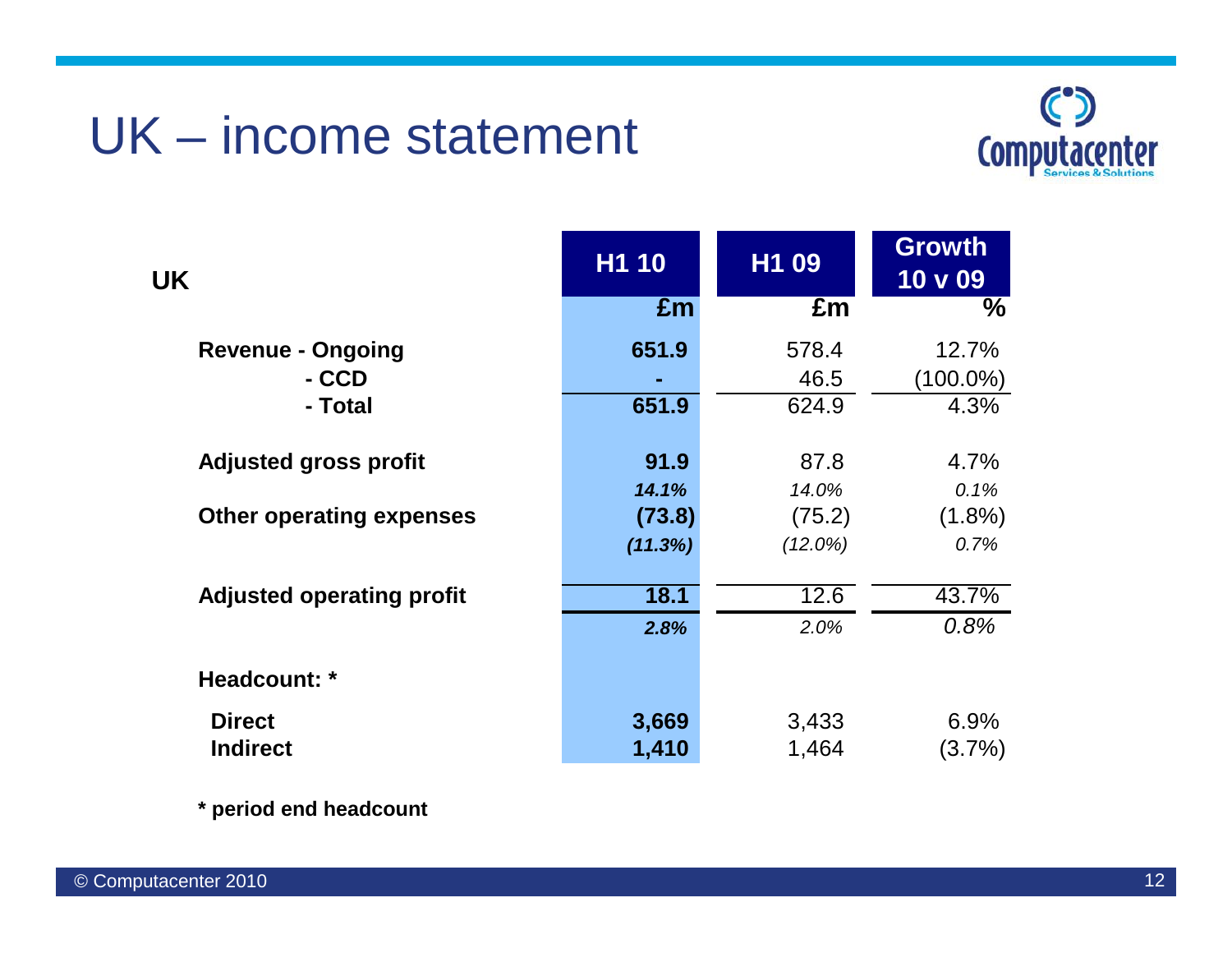## Germany – income statement

Г



**€m %**

|                                  |         | <b>Reported</b> |                          |              | In local currency |                          |  |
|----------------------------------|---------|-----------------|--------------------------|--------------|-------------------|--------------------------|--|
| Germany                          | H1 10   | H1 09           | <b>Growth</b><br>10 v 09 | H1 10        | H1 09             | <b>Growth</b><br>10 v 09 |  |
|                                  | £m      | £m              | $\frac{0}{0}$            | $\epsilon$ m | €m                | $\frac{0}{0}$            |  |
| Excluding becom                  | 422.7   | 433.3           | $(2.4\%)$                | 486.2        | 485.3             | 0.2%                     |  |
| becom                            | 33.1    | 0.0             | n/a                      | 38.1         | 0.0               | n/a                      |  |
| <b>Revenue</b>                   | 455.8   | 433.3           | 5.2%                     | 524.3        | 485.3             | 8.0%                     |  |
| <b>Adjusted gross profit</b>     | 60.0    | 60.3            | $(0.5\%)$                | 69.0         | 67.6              | 2.1%                     |  |
|                                  | 13.2%   | 13.9%           | (0.8%)                   | 13.2%        | 13.9%             | (0.8%)                   |  |
| Other operating expenses         | (56.3)  | (53.1)          | 5.9%                     | (64.7)       | (59.5)            | 8.8%                     |  |
|                                  | (12.3%) | (12.3%)         | $(0.1\%)$                | (12.3%)      | (12.3%)           | $(0.1\%)$                |  |
| <b>Adjusted operating profit</b> | 3.7     | 7.2             | $(48.1\%)$               | 4.3          | 8.1               | (46.7%)                  |  |
|                                  | 0.8%    | 1.7%            | (0.8%)                   | 0.8%         | 1.7%              | (0.8%)                   |  |
| Headcount: *                     |         |                 |                          |              |                   |                          |  |
| <b>Direct</b>                    | 3,023   | 3,006           | 0.5%                     |              |                   |                          |  |
| <b>Indirect</b>                  | 1,136   | 1,078           | 5.4%                     |              |                   |                          |  |

**\* period end headcount**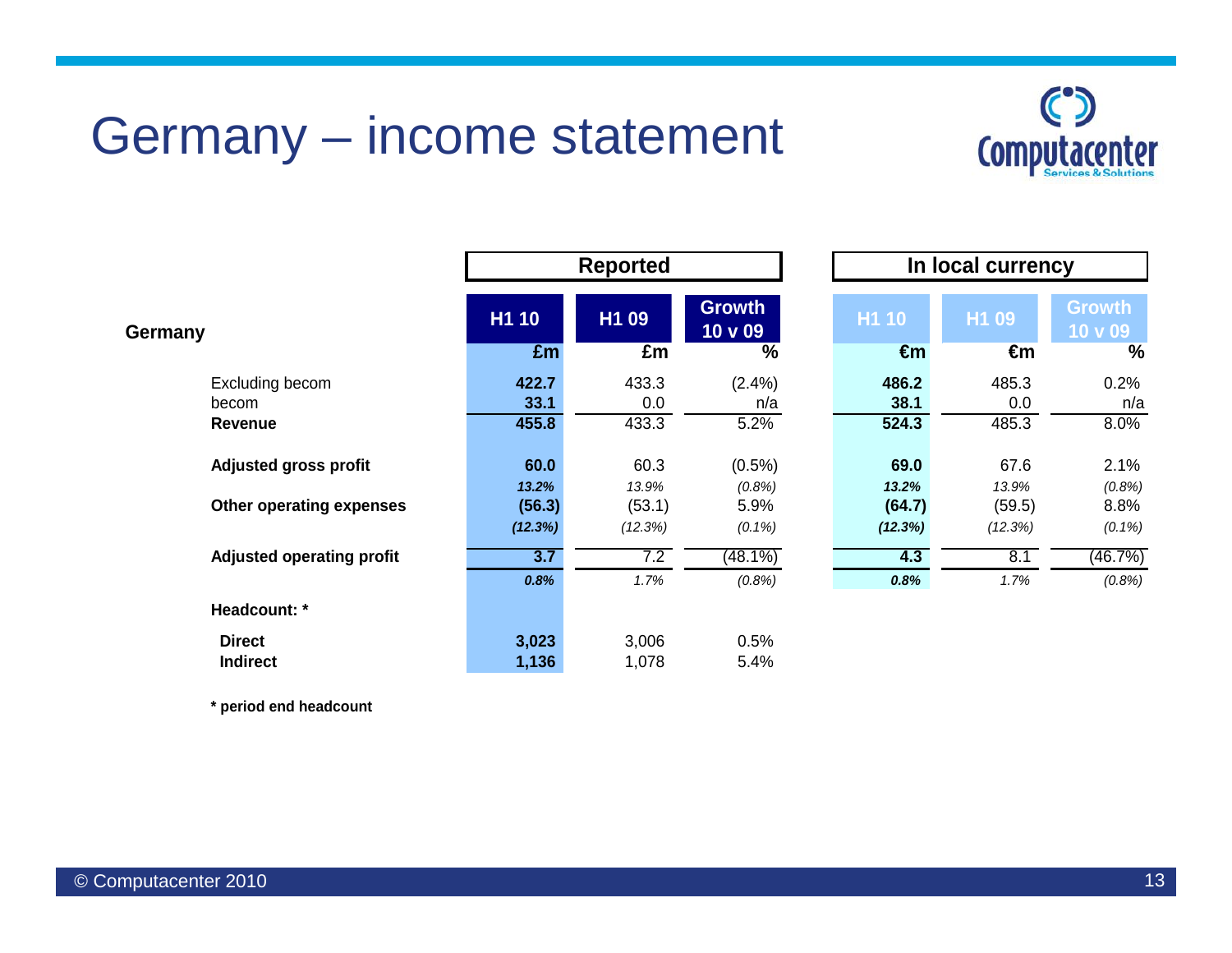### France – income statement



|                                  |                   | <b>Reported</b>   |                               |                   | In local currency |                          |  |
|----------------------------------|-------------------|-------------------|-------------------------------|-------------------|-------------------|--------------------------|--|
| <b>France</b>                    | H1 10             | H1 09             | <b>Growth</b><br>$10 \vee 09$ | H1 10             | H1 09             | <b>Growth</b><br>10 v 09 |  |
|                                  | £m                | £m                | %                             | $\epsilon$ m      | €m                |                          |  |
| <b>Revenue</b>                   | 164.3             | 151.1             | 8.7%                          | 189.0             | 169.2             | 11.7%                    |  |
| <b>Gross profit</b>              | 18.3<br>11.2%     | 19.0<br>12.6%     | $(3.6\%)$                     | 21.1<br>11.2%     | 21.3<br>12.6%     | $(1.0\%)$                |  |
| Other operating expenses         | (19.5)<br>(11.9%) | (20.4)<br>(13.5%) | $(4.5\%)$<br>1.6%             | (22.5)<br>(11.9%) | (22.9)<br>(13.5%) | (1.9%<br>1.6%            |  |
| <b>Adjusted operating profit</b> | (1.2)             | (1.4)             | 16.4%                         | (1.4)             | (1.6)             | 14.2%                    |  |
|                                  | (0.7%)            | $(1.0\%)$         | 0.2%                          | (0.7%)            | $(1.0\%)$         | 0.2%                     |  |
| Headcount *:                     |                   |                   |                               |                   |                   |                          |  |
| <b>Direct</b><br><b>Indirect</b> | 831<br>372        | 768<br>350        | 8.1%<br>6.2%                  |                   |                   |                          |  |

|                          |                   | In local currency |                          |  |  |  |  |
|--------------------------|-------------------|-------------------|--------------------------|--|--|--|--|
| h<br>9                   | H1 10             | H <sub>1</sub> 09 | <b>Growth</b><br>10 v 09 |  |  |  |  |
| $\overline{\frac{9}{6}}$ | €m                | €m                |                          |  |  |  |  |
| 7%                       | 189.0             | 169.2             | 11.7%                    |  |  |  |  |
| 3%)                      | 21.1<br>11.2%     | 21.3<br>12.6%     | $(1.0\%)$                |  |  |  |  |
| 5%)<br>6%                | (22.5)<br>(11.9%) | (22.9)<br>(13.5%) | (1.9%)<br>1.6%           |  |  |  |  |
| $\overline{1\%}$         | (1.4)             | (1.6)             | 14.2%                    |  |  |  |  |
| 2%                       | (0.7%             | $(1.0\%)$         | 0.2%                     |  |  |  |  |

**\* period end headcount**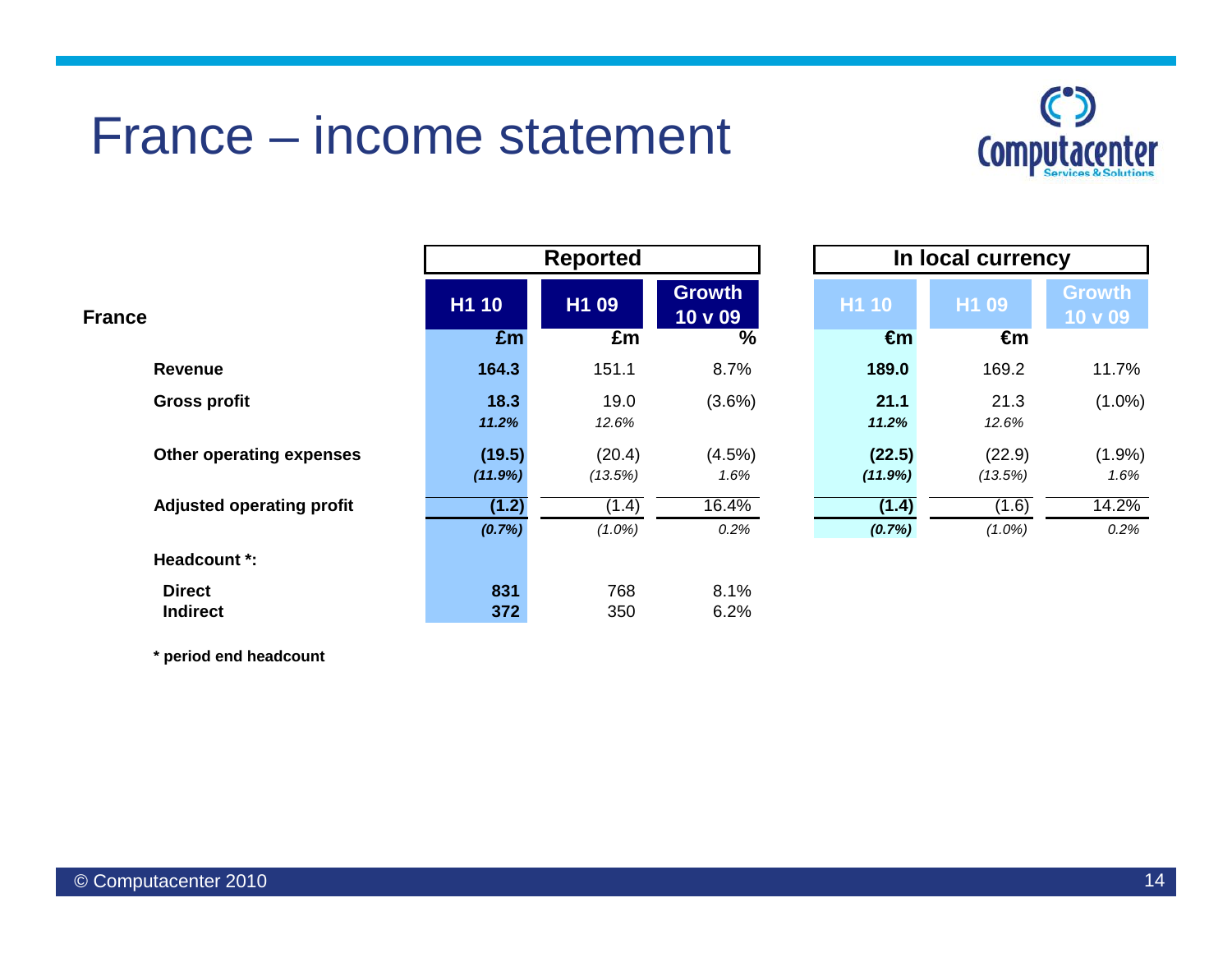# Analysis of net funds



| <b>June 10</b> | June 09 | <b>Dec 09</b><br>£m |
|----------------|---------|---------------------|
|                |         |                     |
| 128.1          | 69.7    | 105.0               |
| (1.4)          | 0.0     | (3.7)               |
| (31.1)         | (22.4)  | (14.8)              |
| 95.6           | 47.3    | 86.4                |
| (32.8)         | (48.9)  | (42.6)              |
| (5.7)          | (16.4)  | (6.5)               |
| (38.5)         | (65.3)  | (49.1)              |
| 57.1           | (18.1)  | 37.3                |
|                | Em      | £m                  |

- The Group's primary measure when managing the business is net funds pre CSF
- Cash growth is enhanced by £9.2 million since Dec 2009 net of paying a dividend of £11.8 million and investment in our ERP and datacentre implementation of £8 million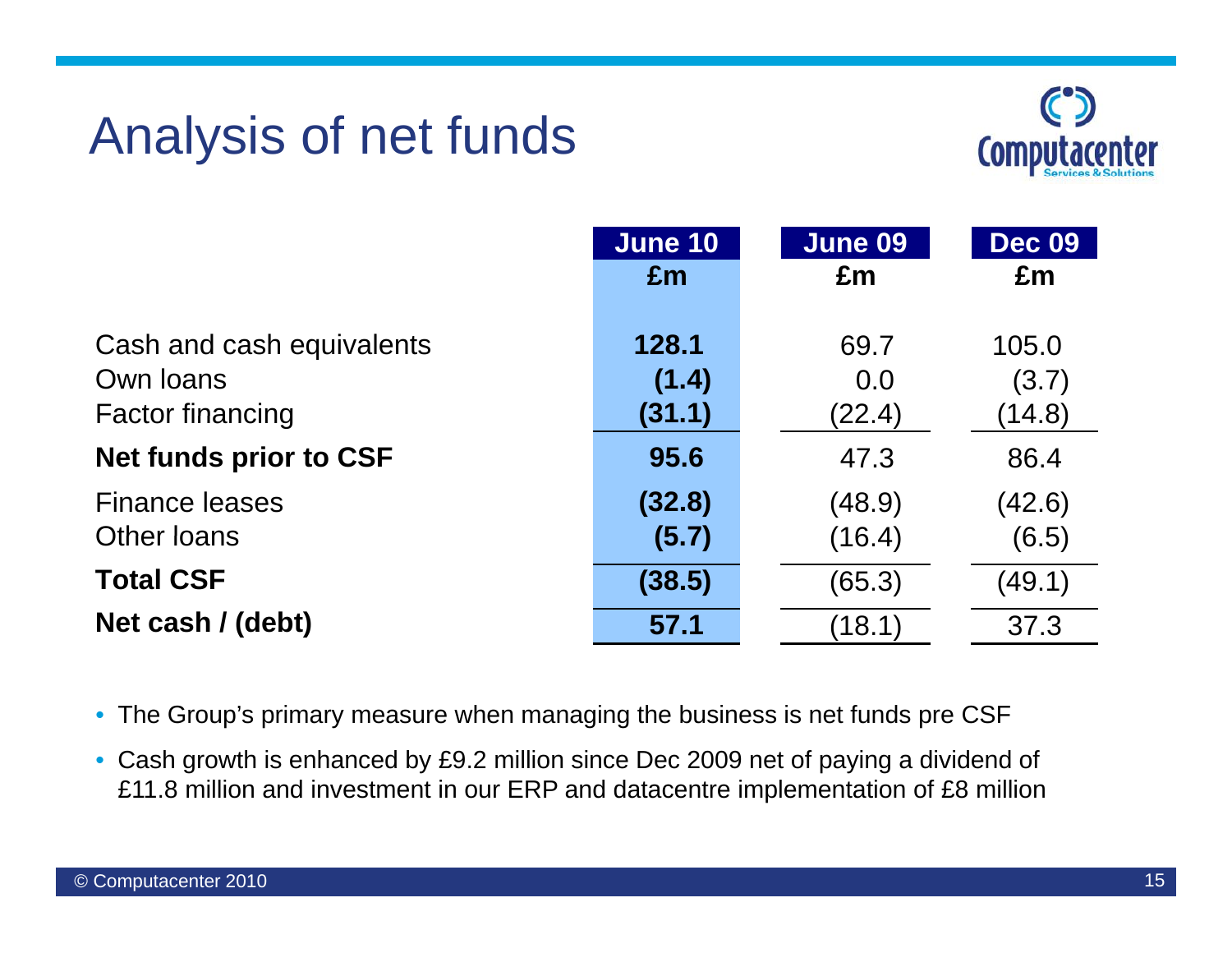### Adjusted Cash Flow (excluding CSF)



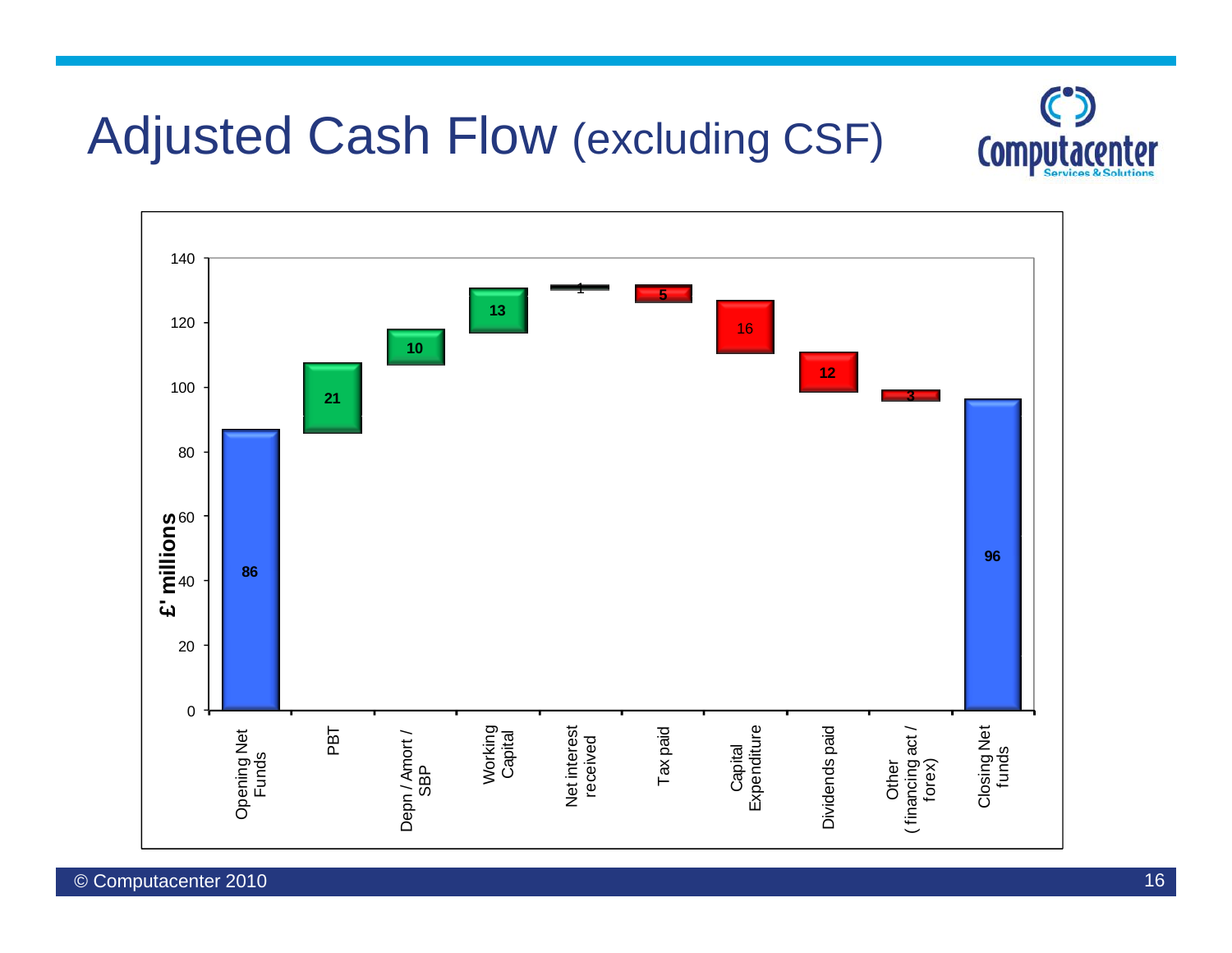### Working capital days



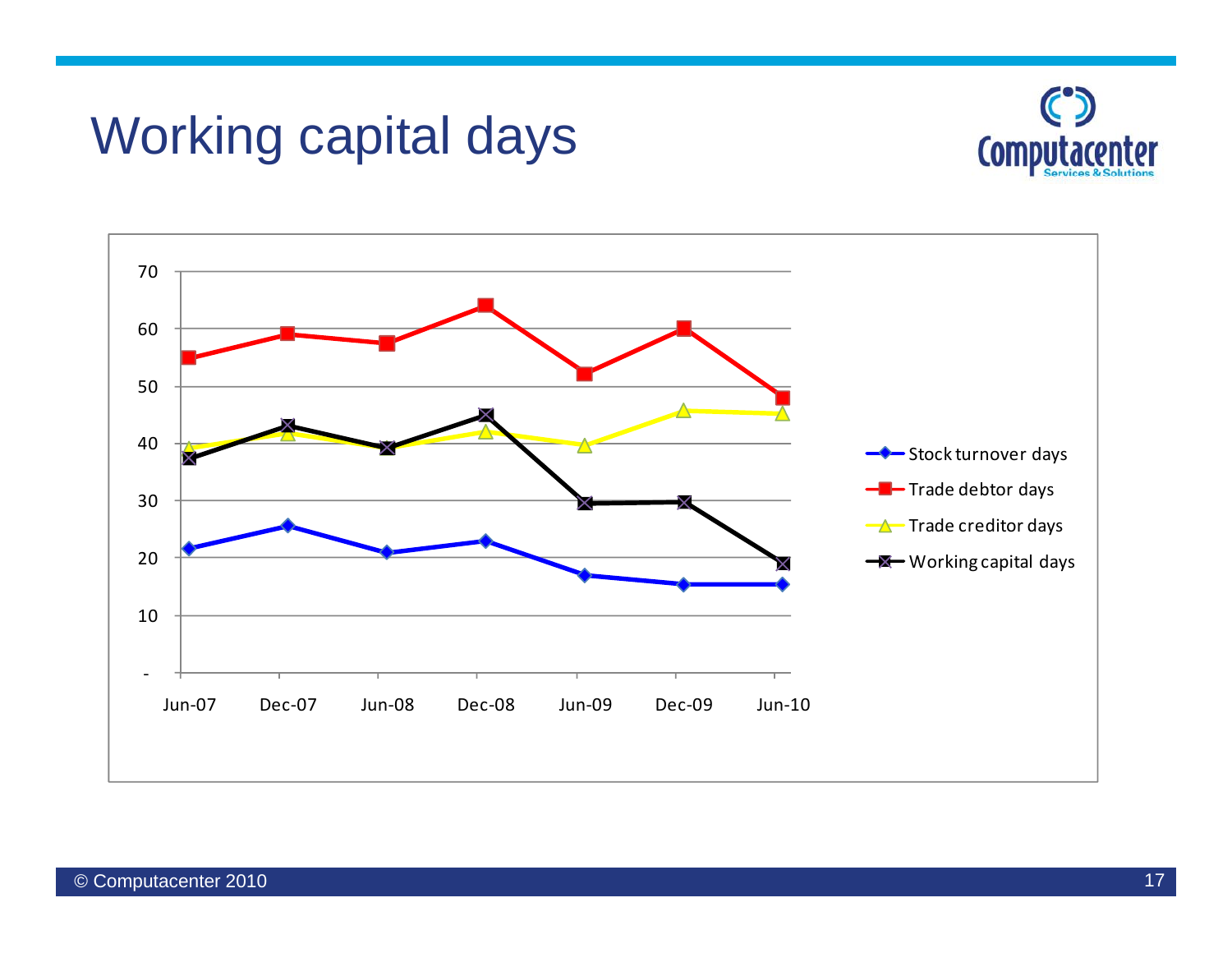## Group – balance sheet



|                                | <b>Jun 10</b> | <b>Jun 09</b> | <b>Dec 09</b> | <b>PP&amp;E DOWN: reduction of lease</b> |
|--------------------------------|---------------|---------------|---------------|------------------------------------------|
|                                | Em            | £m            | £m            | assets (held on customer contra          |
| <b>Non-current assets</b>      |               |               |               |                                          |
| Property, plant and equipment  | 96.2          | 113.4         | 105.3         |                                          |
| Goodwill & Intangibles         | 77.4          | 52.5          | 73.0          | <b>Intangibles UP: ERP investmen</b>     |
| Deferred income tax asset      | 17.6          | 17.7          | 16.4          |                                          |
|                                | 191.2         | 183.6         | 194.7         |                                          |
| <b>Current assets</b>          |               |               |               | <b>Inventories STABLE: Sale of C</b>     |
| Inventories                    | 69.0          | 71.1          | 67.1          |                                          |
| Trade & other receivables      | 411.1         | 403.1         | 475.6         | (less stock held) offset by impact       |
| Prepayments & accrued income   | 103.9         | 129.4         | 85.3          | increased revenues                       |
| Cash and short-term deposits   | 129.6         | 75.5          | 108.0         |                                          |
|                                | 713.6         | 679.1         | 736.1         |                                          |
| <b>Current liabilities</b>     |               |               |               | Payables FLAT: Improved terms            |
| Trade payables                 | 235.9         | 190.6         | 229.0         |                                          |
| Deferred income                | 93.8          | 107.6         | 123.9         | with major supplier                      |
| <b>Financial liabilities</b>   | 55.9          | 64.4          | 48.6          |                                          |
| Other liabilities & provisions | 156.7         | 147.8         | 155.2         |                                          |
|                                | 542.3         | 510.3         | 556.7         | <b>Financial liabilities FLAT:</b>       |
| <b>Non-current liabilities</b> |               |               |               | reduced CSF offset by increase           |
| <b>Financial liabilities</b>   | 16.5          | 29.3          | 22.0          |                                          |
| Other liabilities & provisions | 11.9          | 12.2          | 13.5          | factoring in France due to               |
|                                | 28.4          | 41.5          | 35.5          | temporary working capital                |
| <b>Net assets</b>              | 334.1         | 310.9         | 338.5         | requirements at the end of June.         |

assets (held on customer contracts) **Intangibles UP**: ERP investment **Inventories STABLE**: Sale of CCD (less stock held) offset by impact of increased revenues

**PP&E DOWN: reduction of leased** 

#### **Financial liabilities FLAT** :

reduced CSF offset by increase in factoring in France due to temporary working capital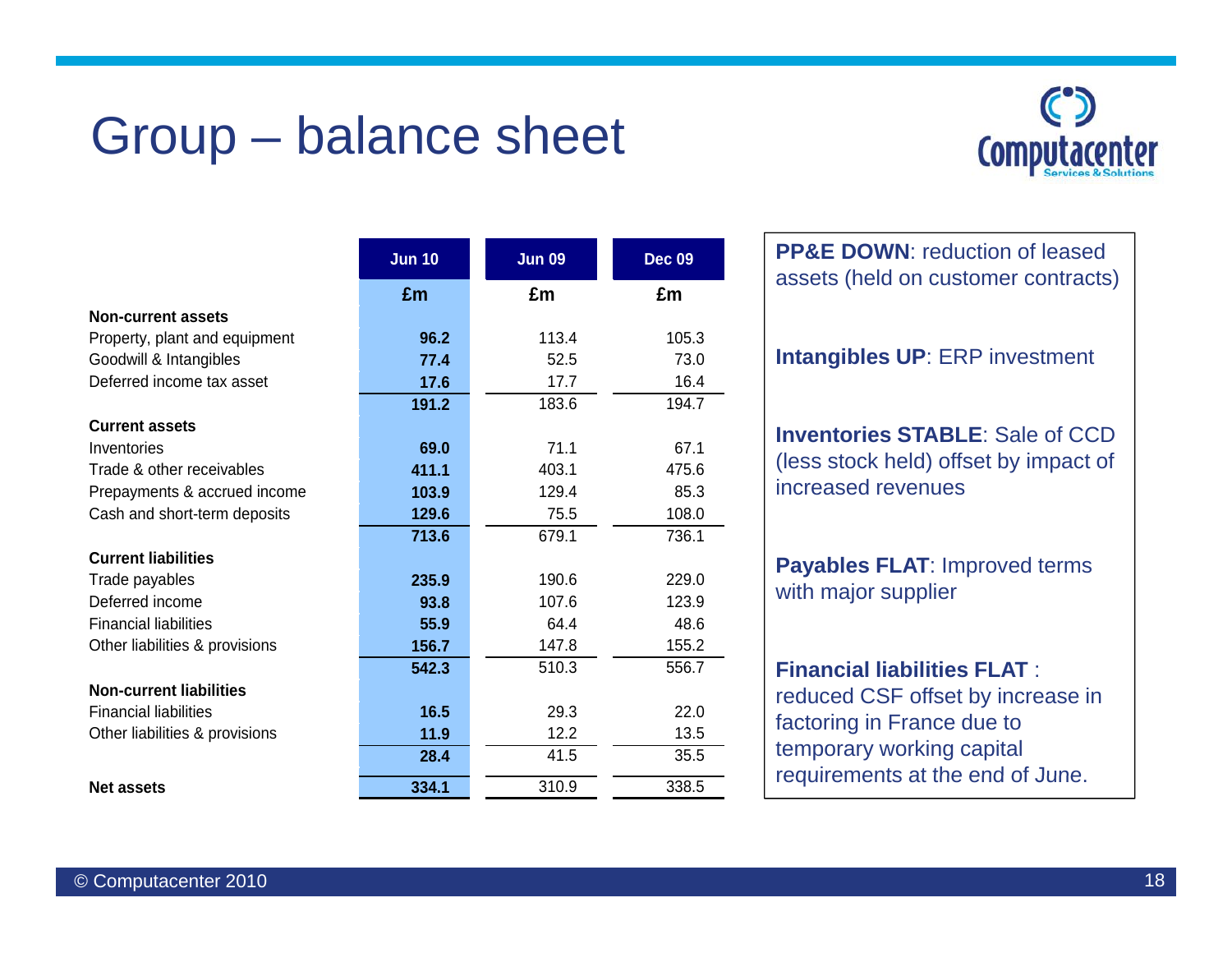

### Operational Review: Mike Norris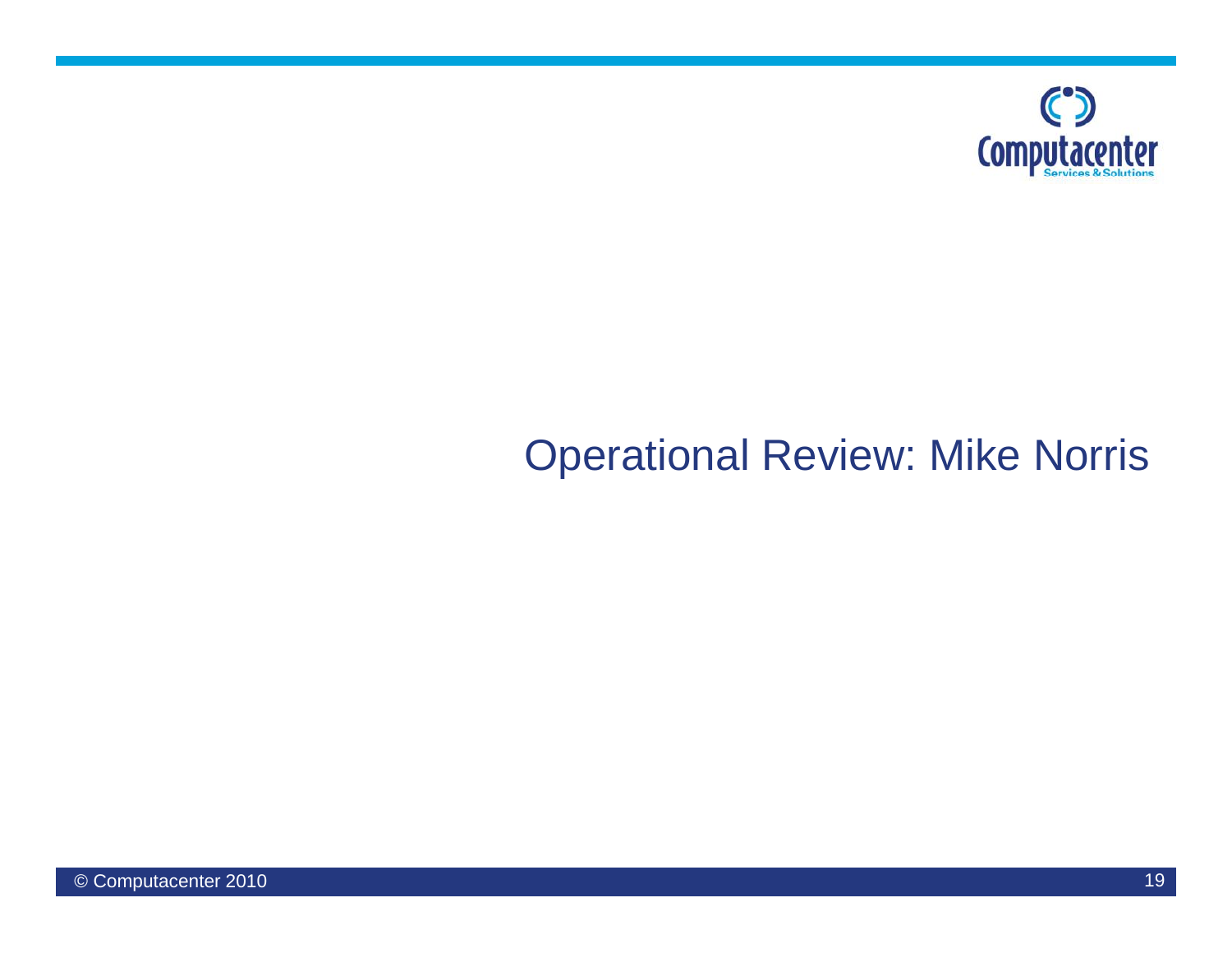# Group Trends and Highlights



- •Return of capital expenditure gave a boost to product sales
- •Integration projects have returned
- •Professional services are busy
- $\bullet$ Good contractual growth
- •• Good strengthening balance sheet
- •ERP project on track, approximately 80% of capital spent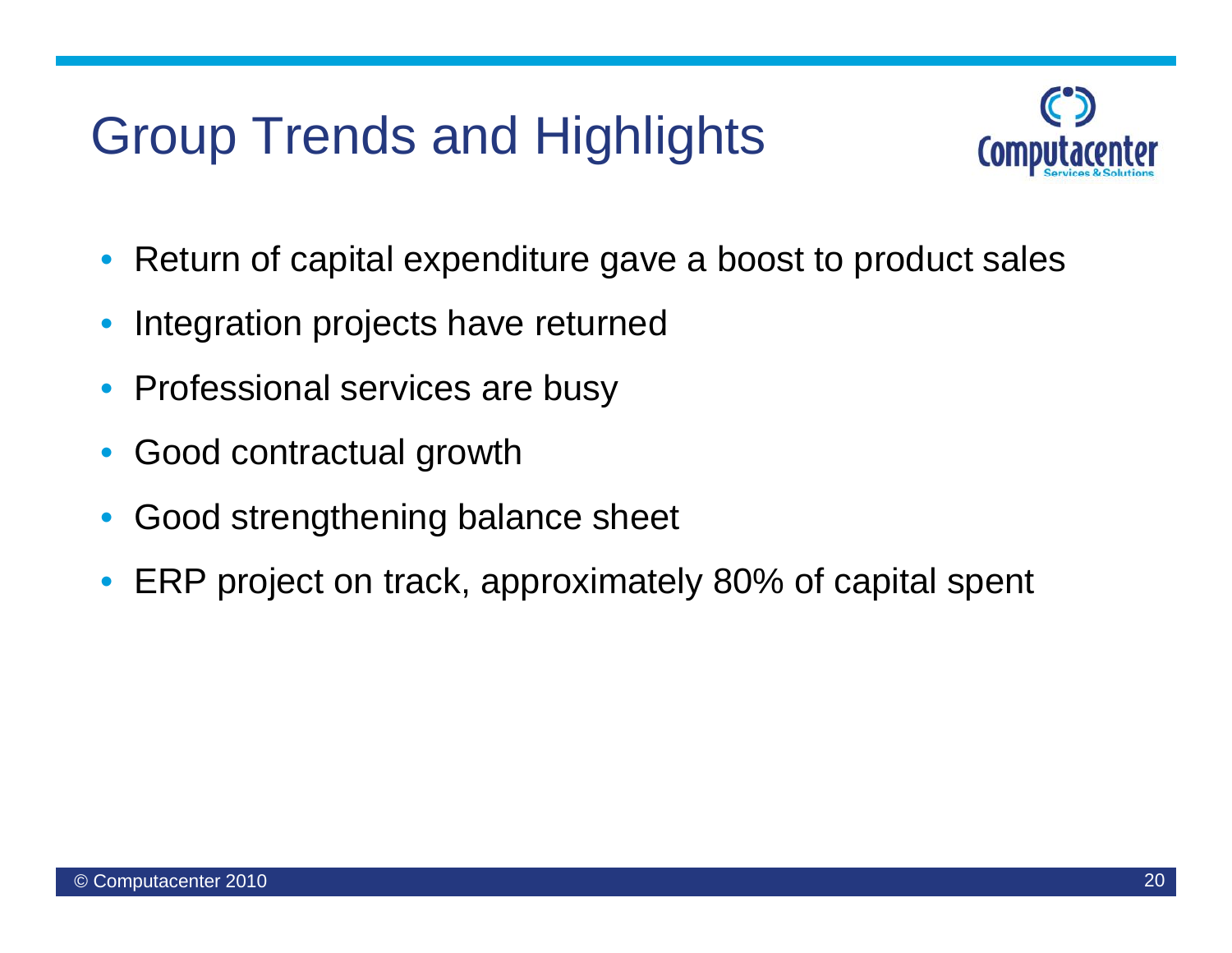## Revenue by type – Group



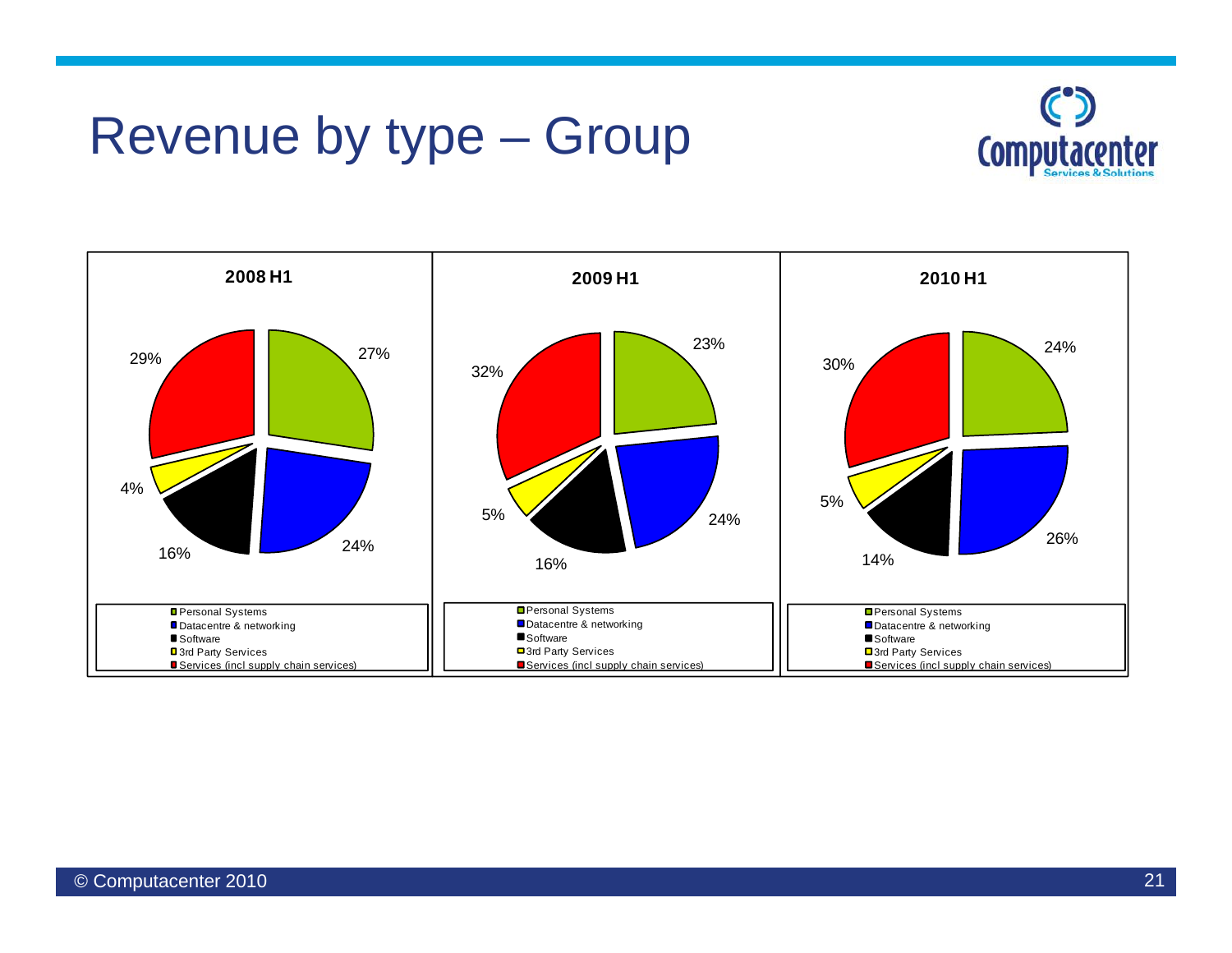# Contract base – Group\*





\* Stated at constant currency at exchange rates prevailing on 30 June 2010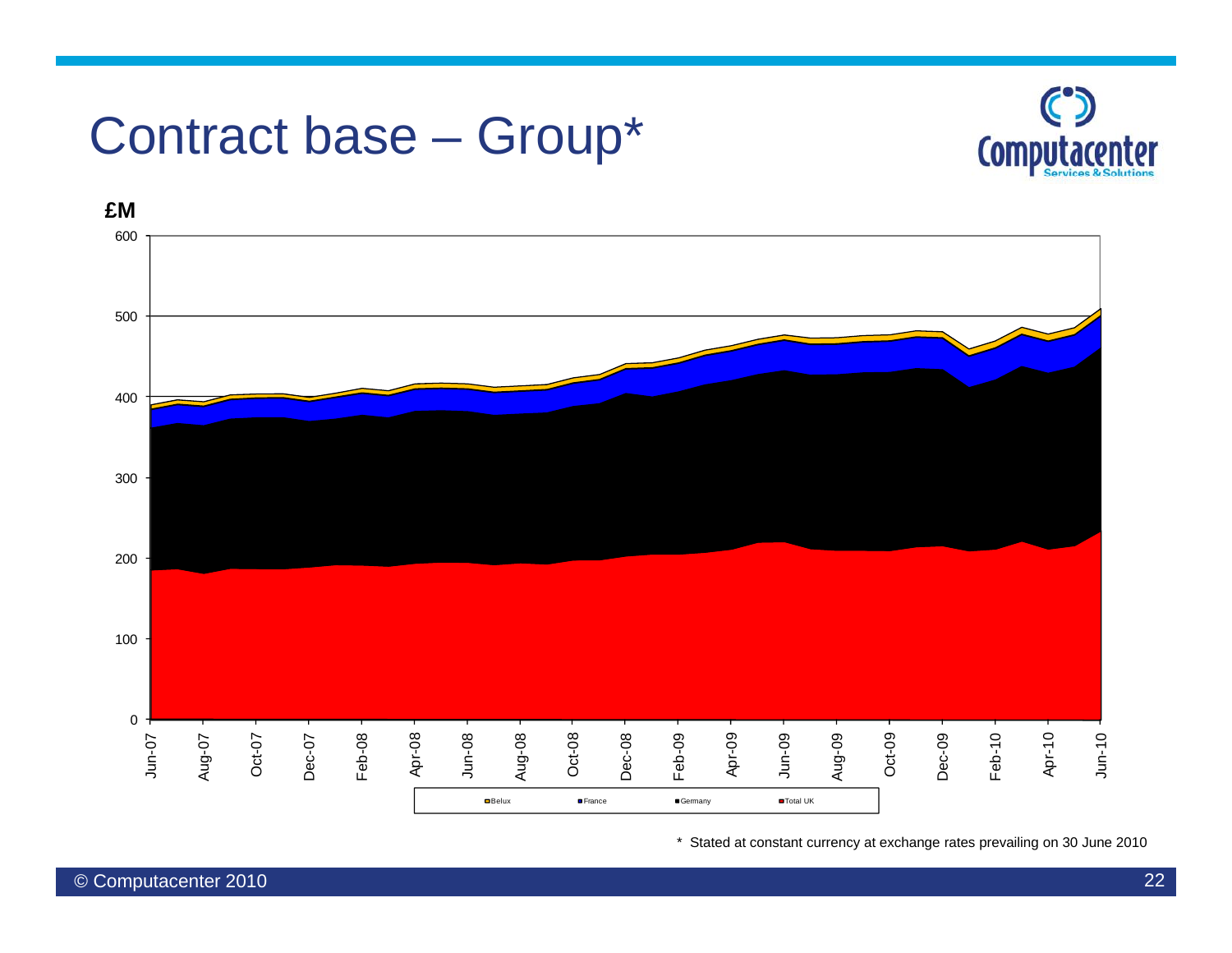# UK Highlights



- $\bullet$ Revenue growth of 12.7% to £651.9 million
- Services grew by 8.0%
- $\bullet$ Product revenue increase of 14.6%
- $\bullet$ Flat SG&A
- $\bullet$ Service contract base grew by 6.1%
- $\bullet$ Strong performance by RDC
- $\bullet$ Operating profit grew by 43.7% to £18.1 million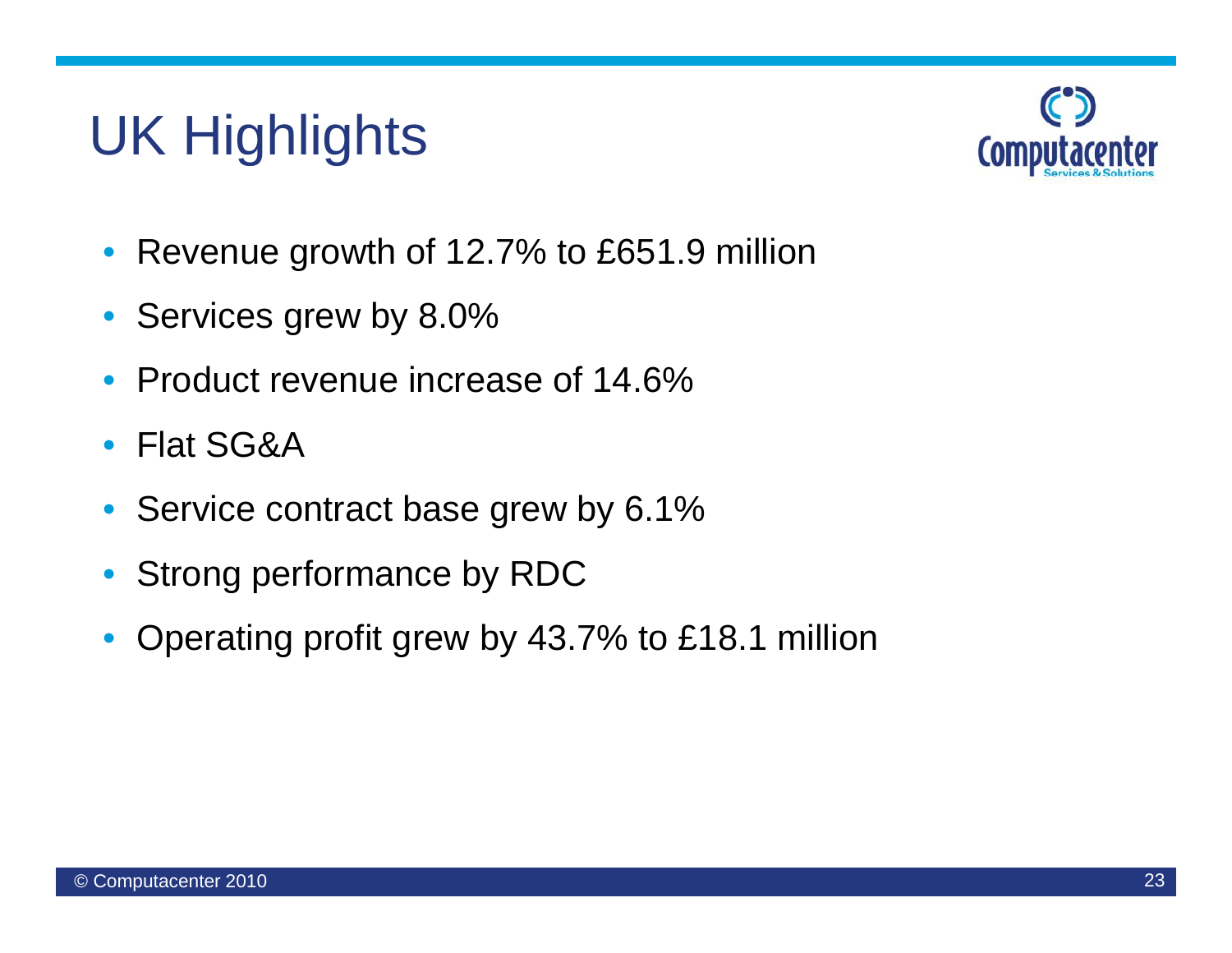## Revenue by type – UK



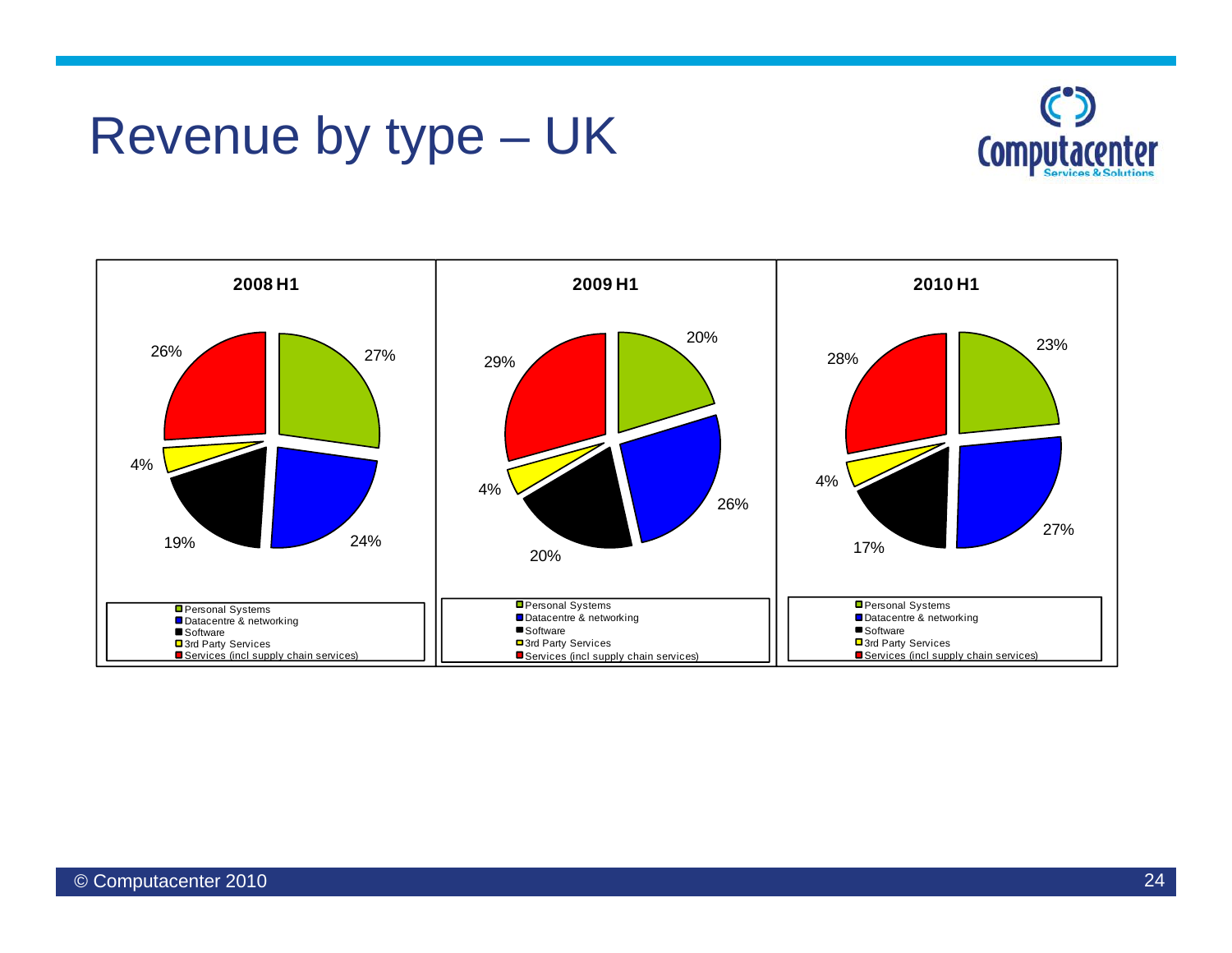### Contract base - UK



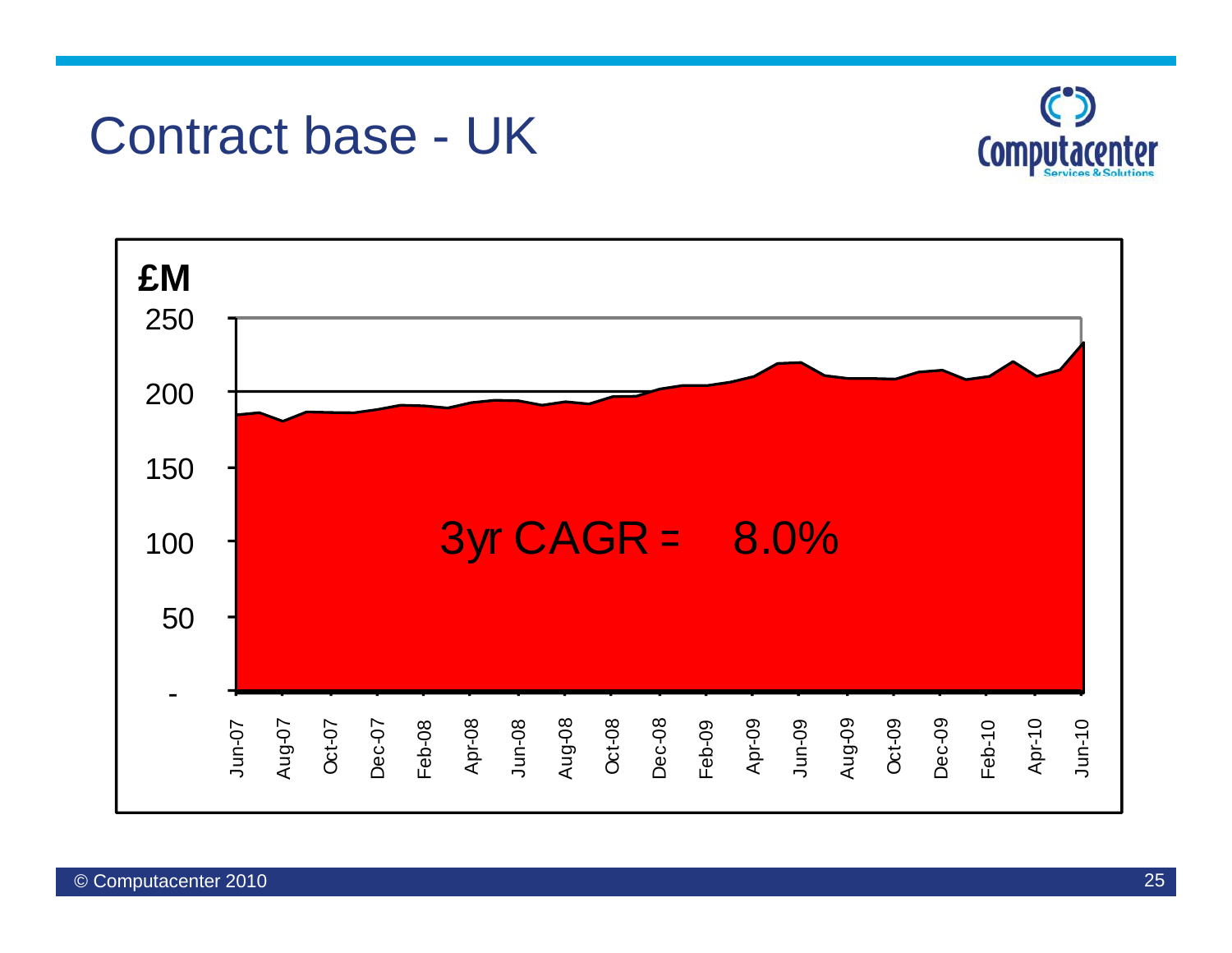# Germany Highlights



- $\bullet$ • Revenue increased by 8.0% including becom
- Very weak Q1 getting better in Q2
- $\bullet$ • Decrease in service revenue of 2.4%
- $\bullet$ Poor utilisation of professional services
- •Good integration of becom
- $\bullet$ Operating profit reduced by 46.7%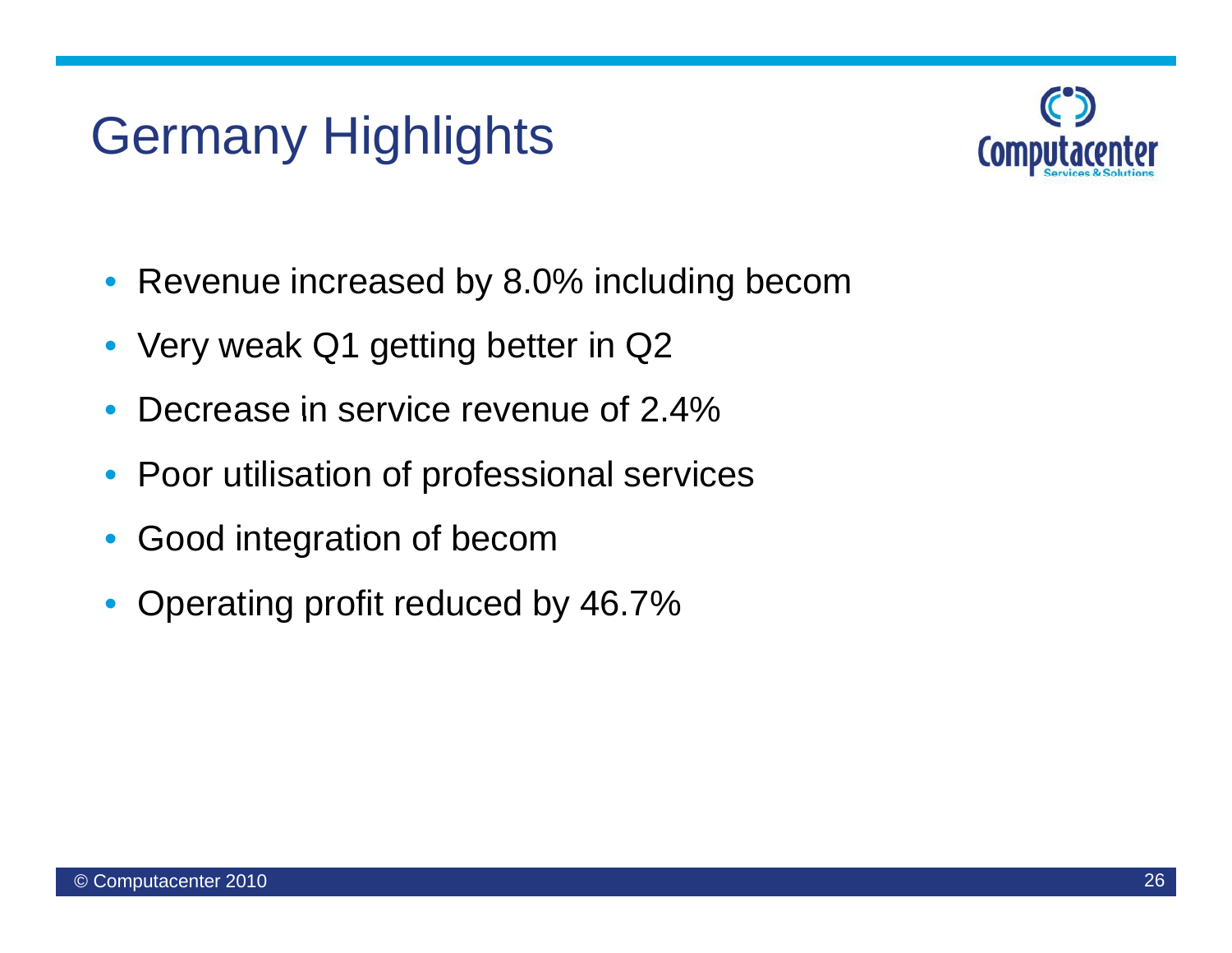### Revenue by type - Germany



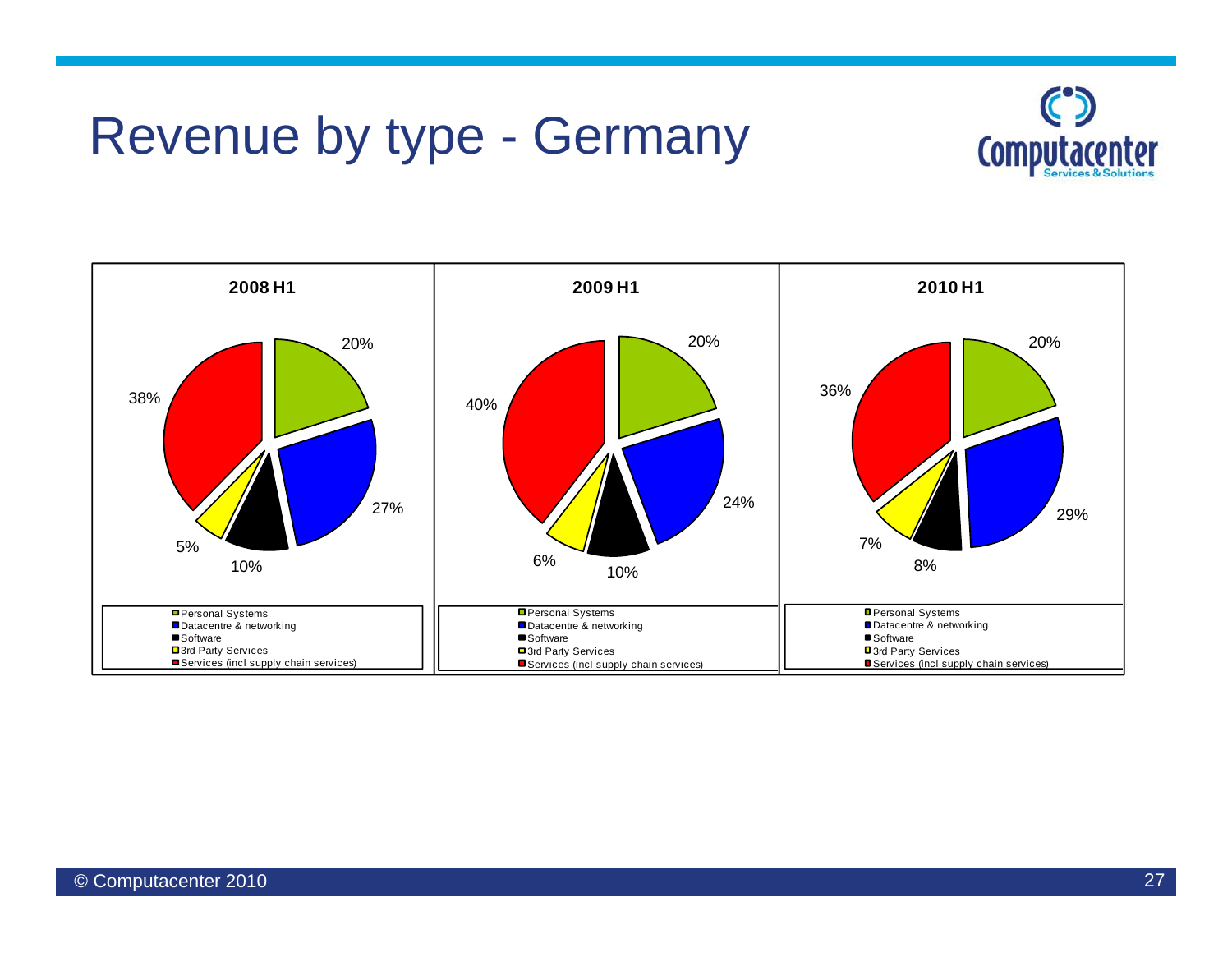# Contract base - Germany



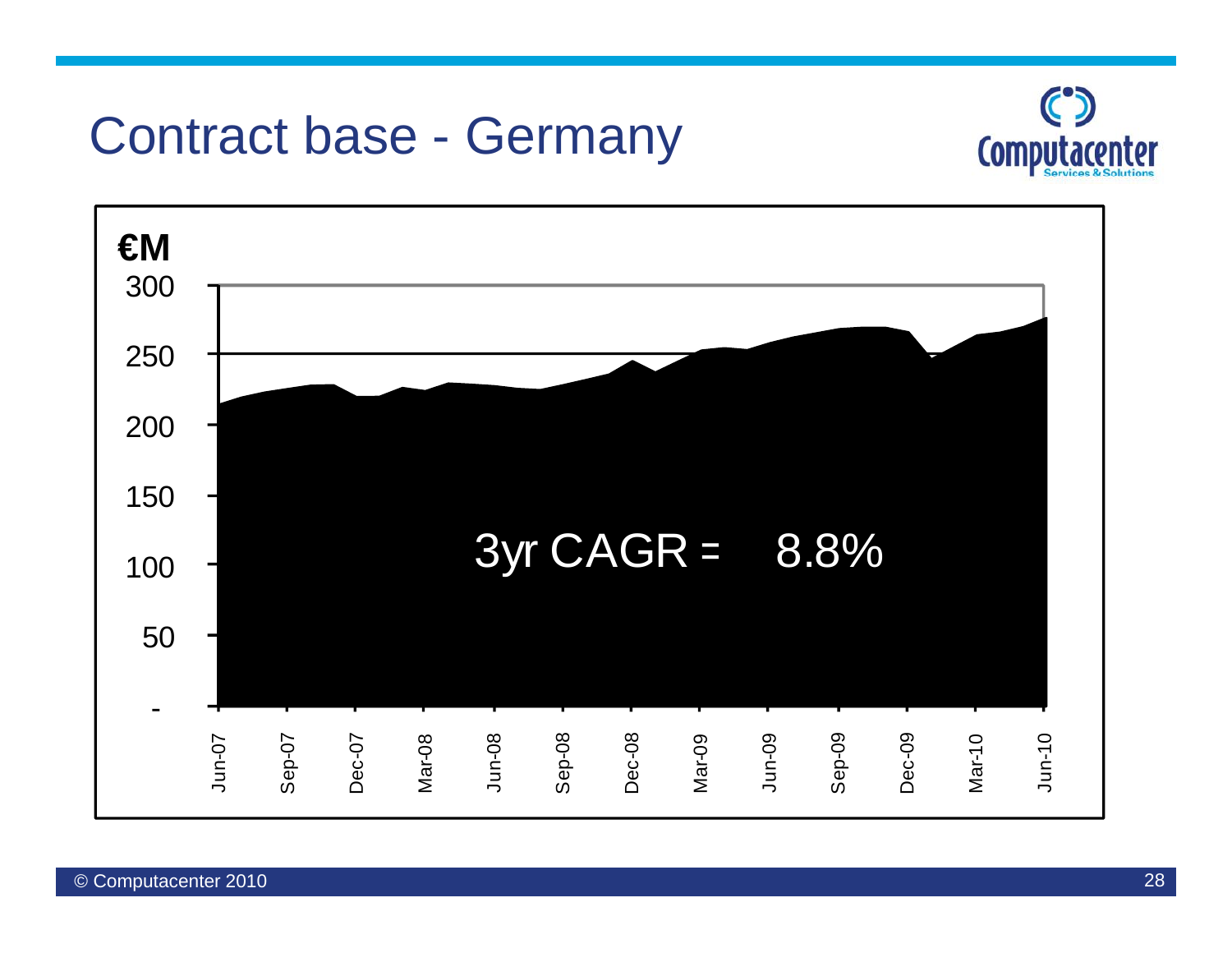# France Highlights



- $\bullet$ Revenue increase of 8.7%
- $\bullet$ Some product margin erosion
- $\bullet$ Service growth of 7.8%
- $\bullet$ Product growth of 12.6%
- $\bullet$ Ahead of our internal Plan
- $\bullet$ Operating loss reduced to £1.2 million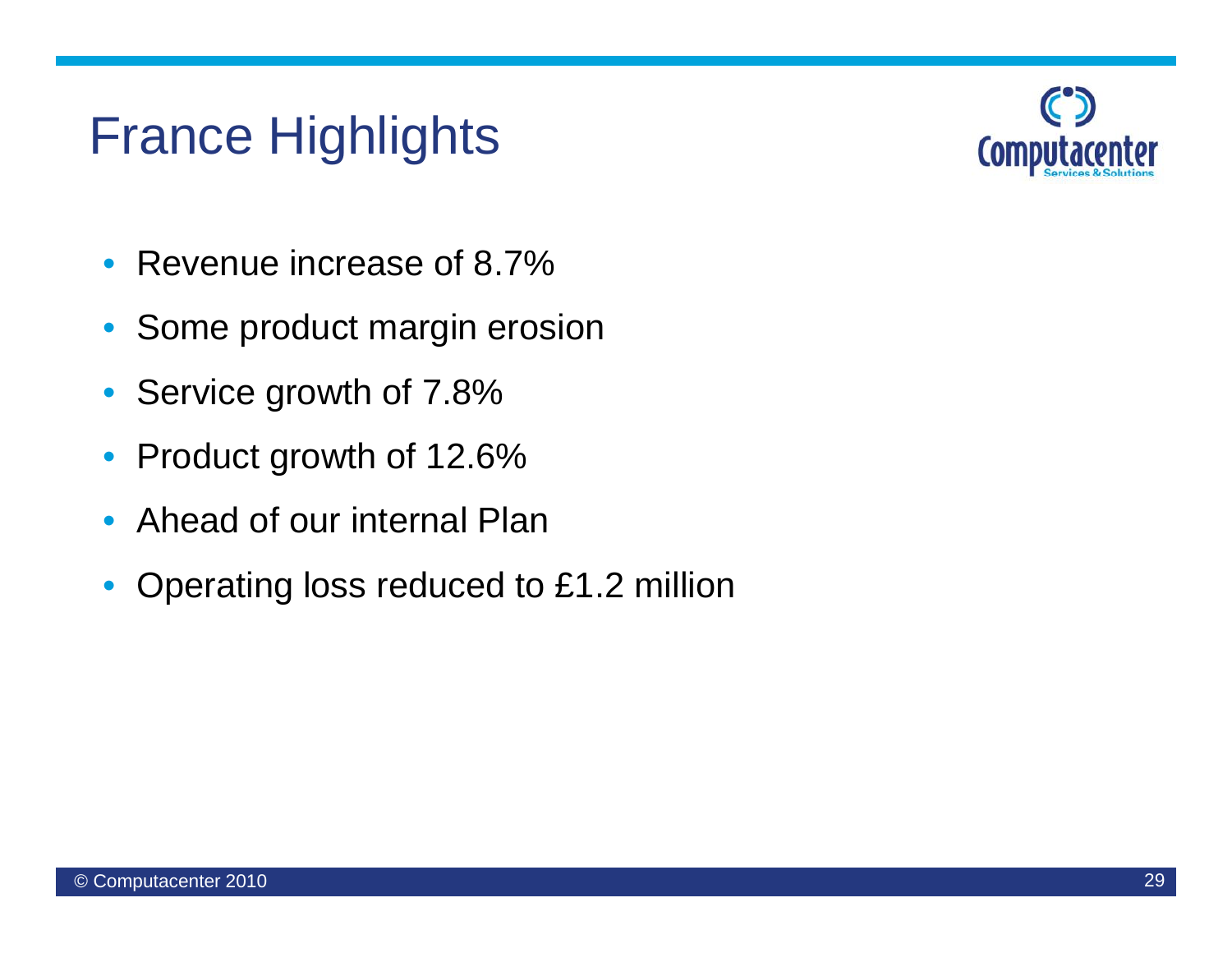## Revenue by type - France



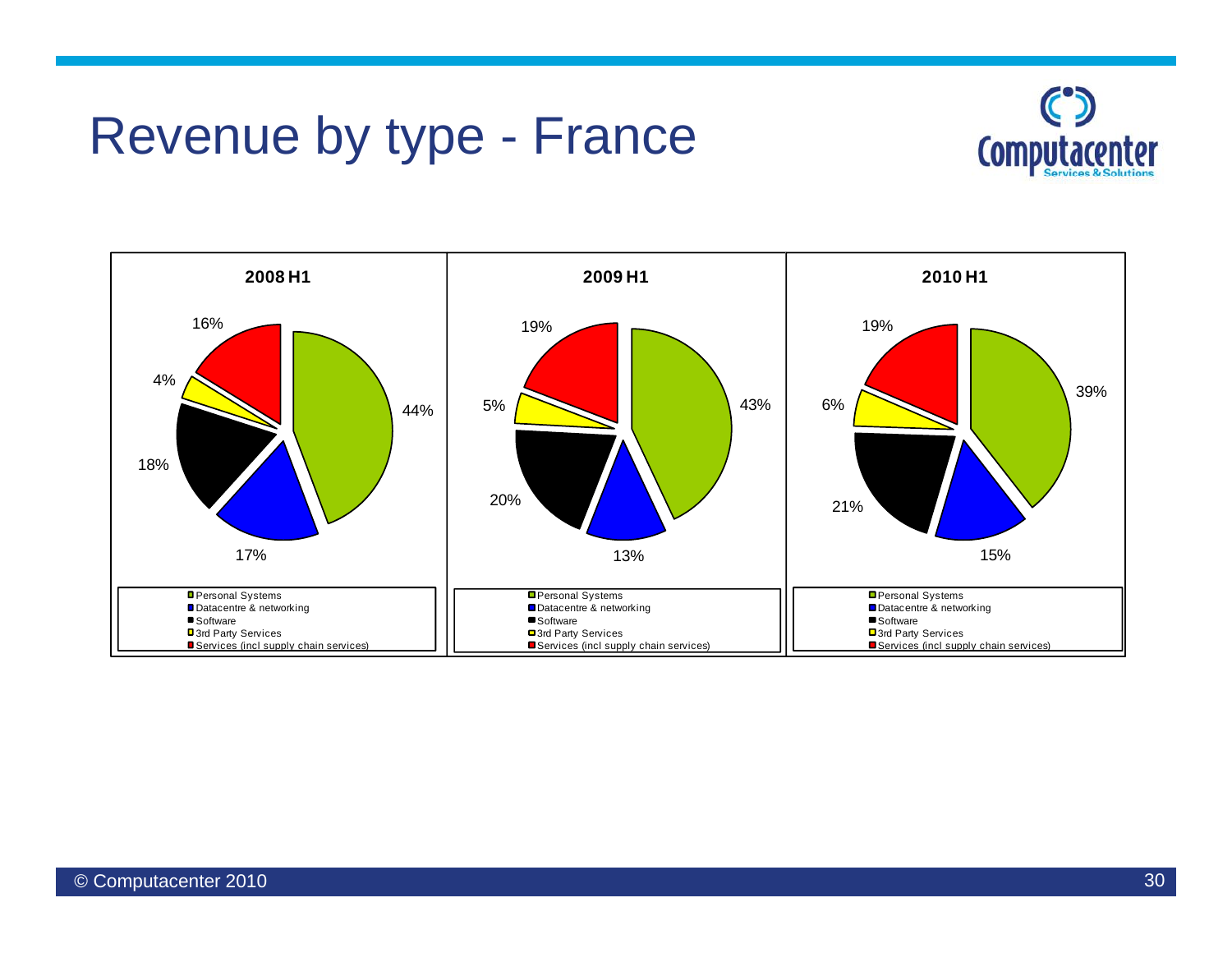### Contract base - France



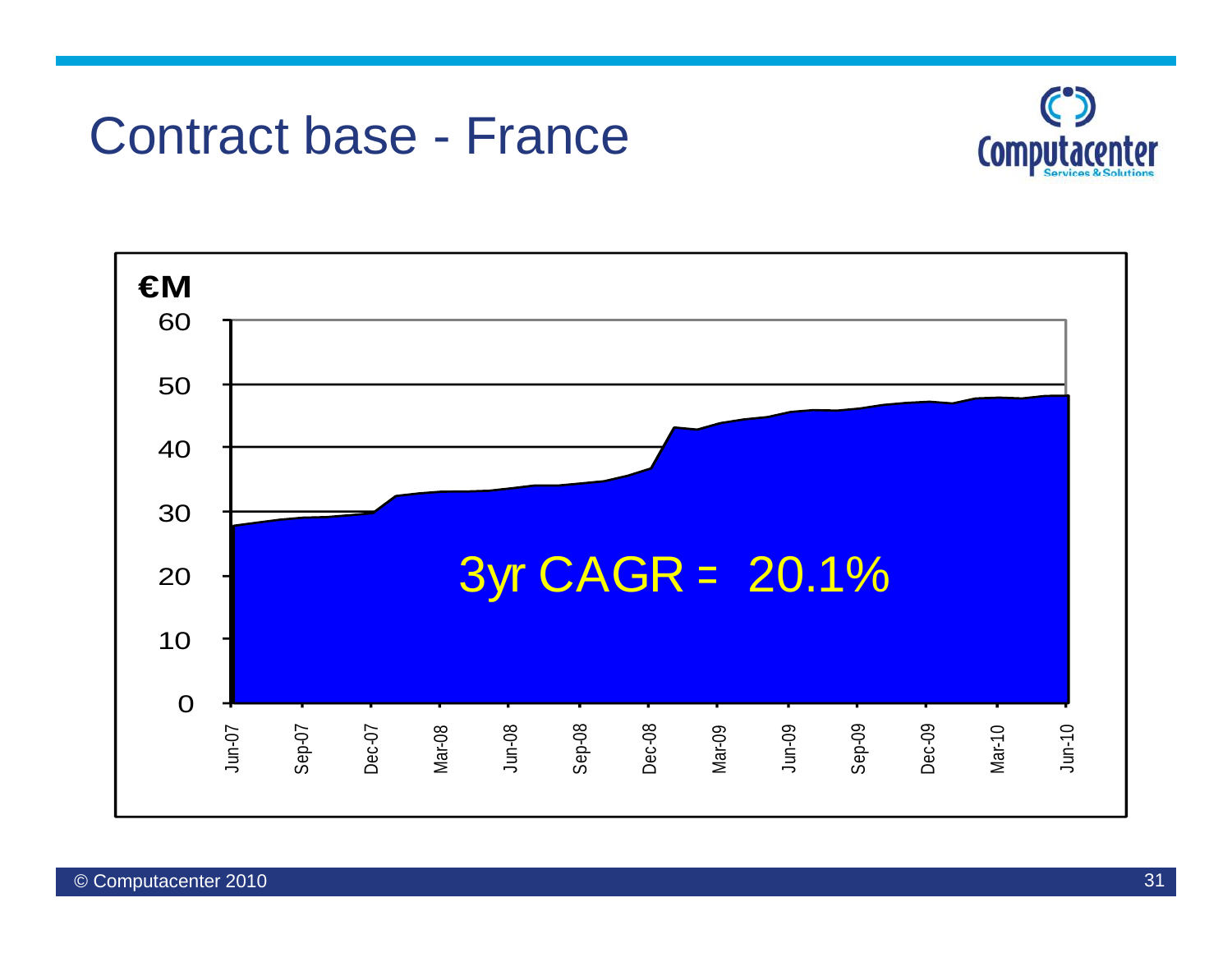# H1 2010 Financial highlights



- $\bullet$  Adjusted profit before tax increased 16.6% to £21.3 million (2009: £18 2million) £18.2million)
- Adjusted diluted earnings per share increased by 8.3% to 10.4p (2009: 9.6p)
- $\bullet$  Group revenues increased by 5.4% to £1.29 billion (2009: £1.22 billion)
- •Interim dividend increased 16.7% to 3.5p (2009: 3.0p)
- •• Net funds before customer-specific financing of £95.6 million (2009: £47.3 million)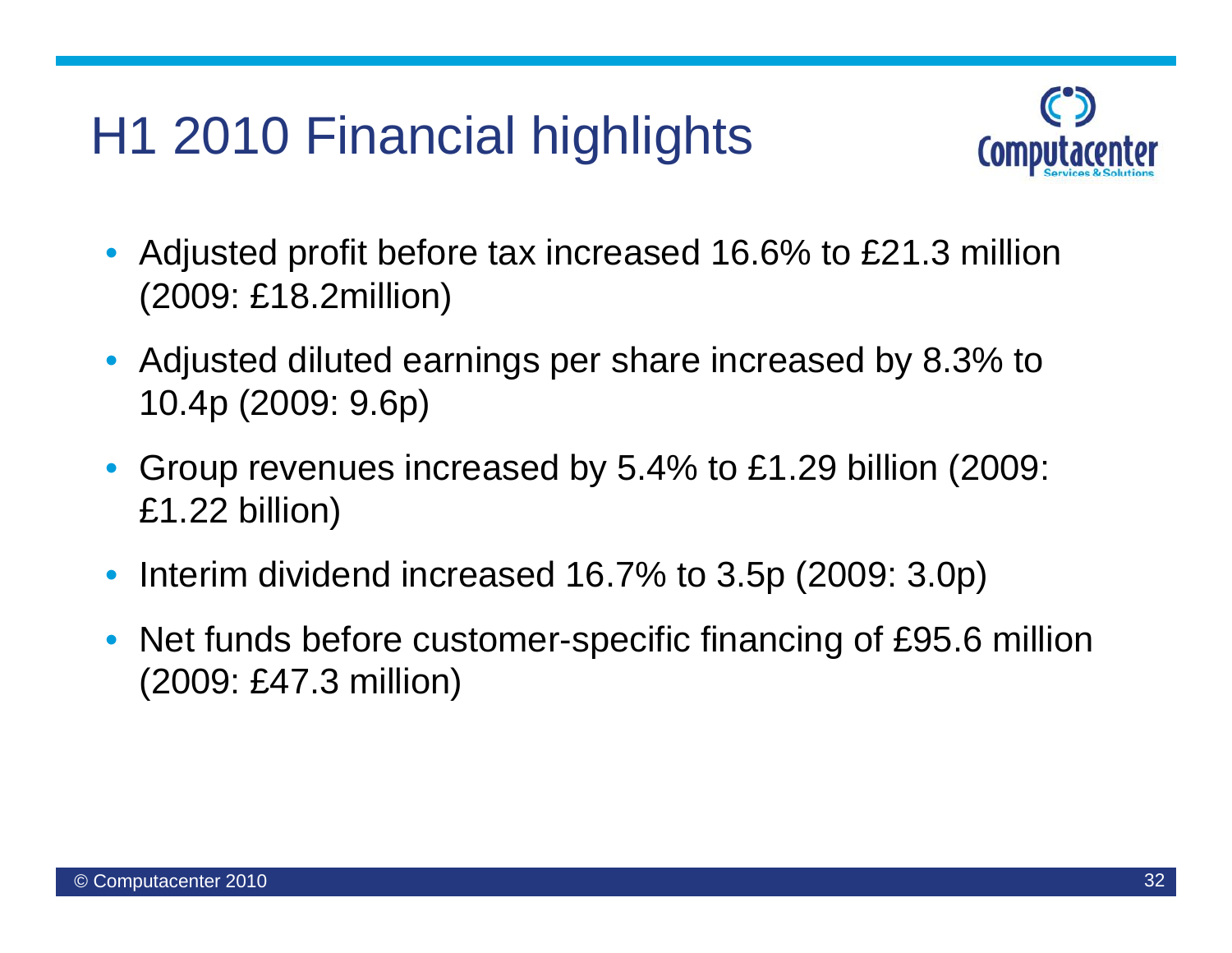# **Outlook**



- It is early in the second half but so far growth rates are in line or ahead of H1
- $\bullet$  Contractual services growth will continue in H2 but we need new wins to maintain the growth in 2011
- Product sales look strong even when you include UK Public Sector
- •Professional services are very encouraging
- •We are entering a critical phase of our ERP implementation
- •Our balance sheet should continue to strengthen
- We are confident that we are on track to meet our expectations for the year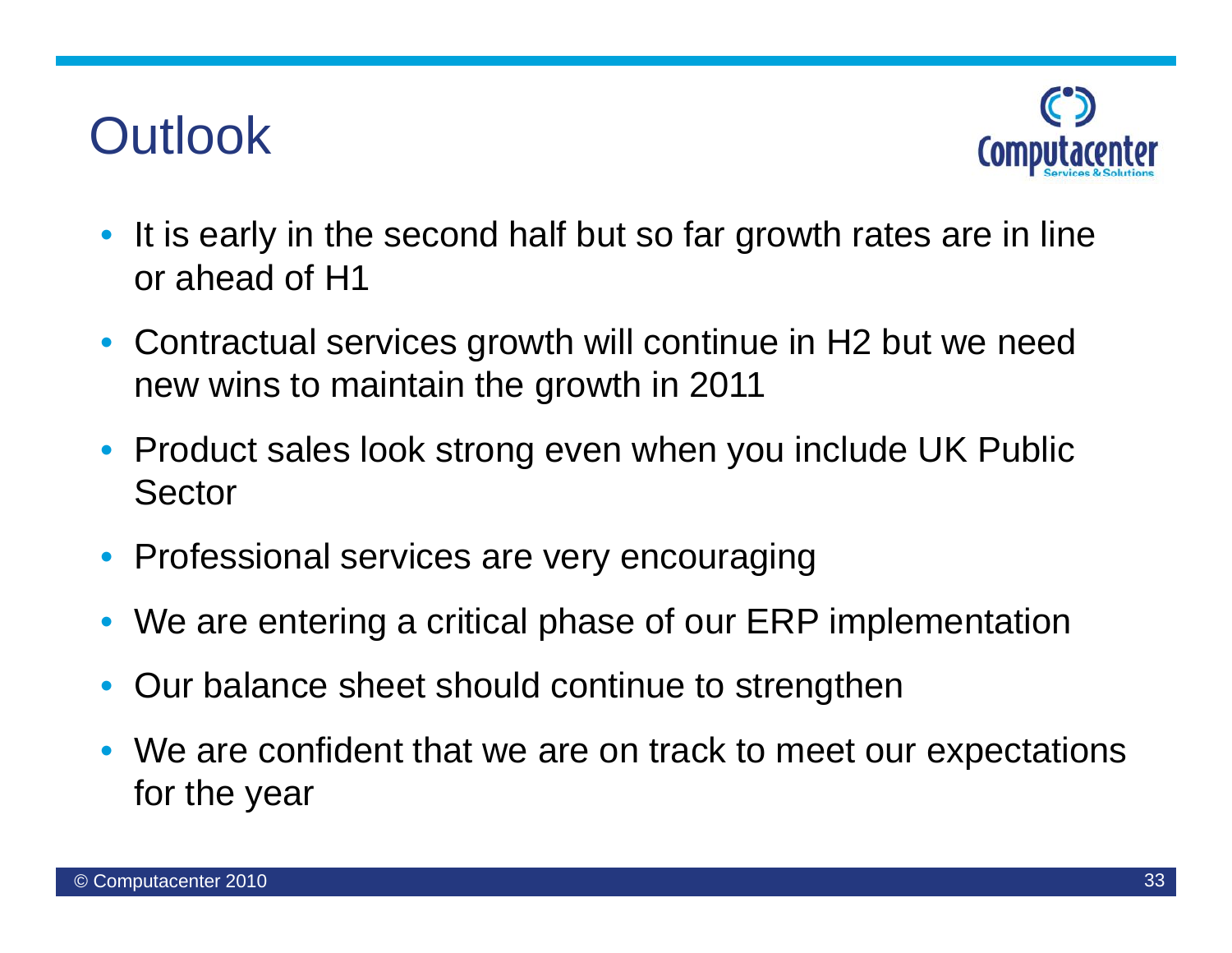

### Appendix